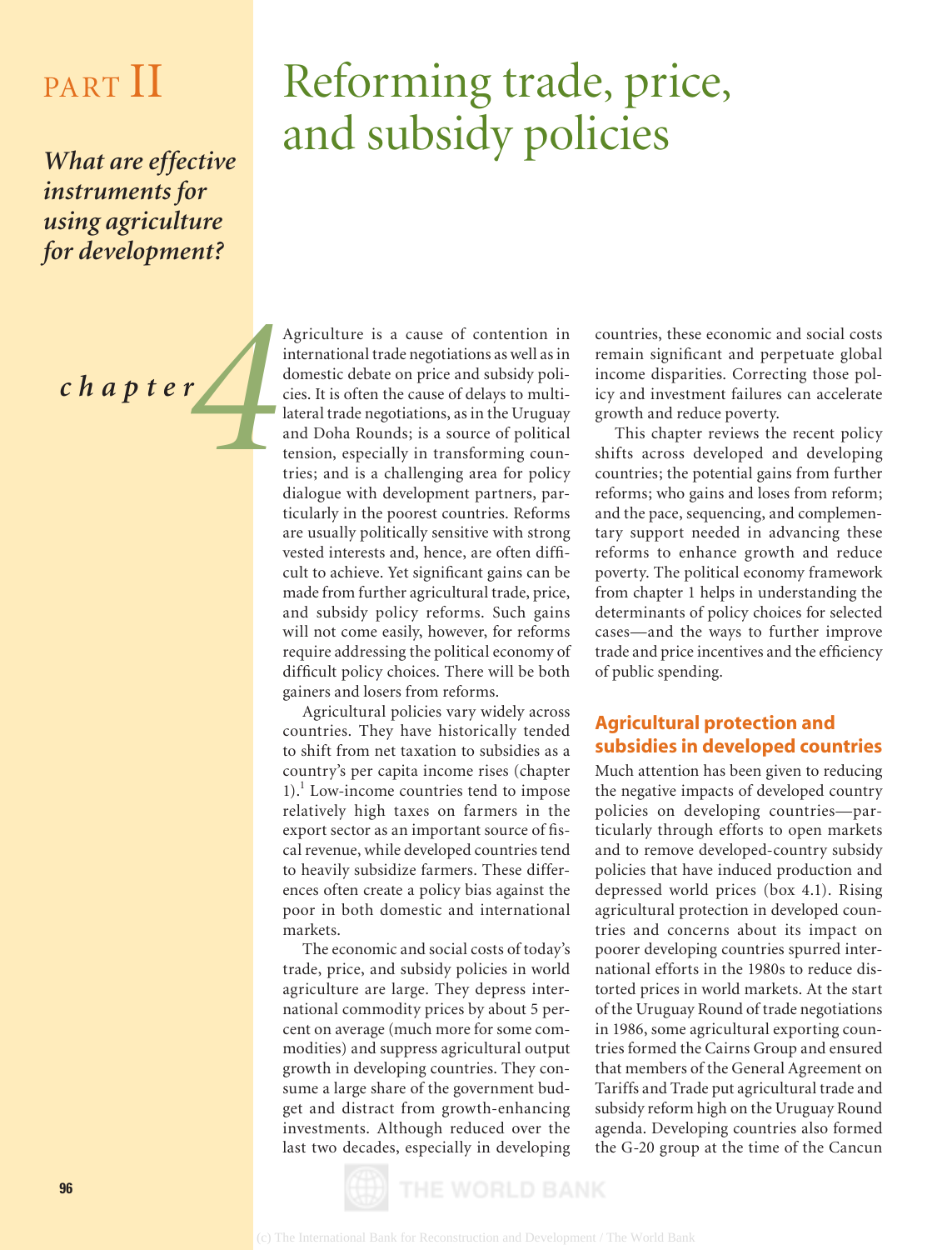Ministerial conference in the Doha Round in 2003 to secure reductions in developedcountry protection.

#### *Reform progress is slow, with little change in overall support*

Member countries of the Organisation for Economic Co-operation and Development (OECD) are reforming their agricultural policies, but progress is slow. The average support to agricultural producers fell from 37 percent of the gross value of farm receipts in 1986–88 (the beginning of the Uruguay Round) to 30 percent in 2003–05. This estimate, referred to as the producer support estimate (PSE), measures the annual monetary value of gross transfers from consumers and taxpayers to agricultural producers, measured at the farmgate level as a share of the gross value of farm receipts. It arises from policy measures that support agriculture, regardless of their nature, objectives, or impacts on farm production or income.<sup>2</sup> While the 7-percentage-point decline in support is progress, the amount of support increased over the same period from \$242 billion a year to \$273 billion.

More than 90 percent of the dollar value of agricultural support in OECD countries is provided by the European Union (which alone provides about half); Japan; the United States; and the Republic of Korea. In all four, the PSE remains high (figure  $4.1$ ).<sup>3</sup> In contrast, two OECD countries—Australia and New Zealand—provide little support to their farmers.

OECD countries have increased preferential access to their markets for some developing countries. For example, in 2000, the United States signed the African Growth and Opportunity Act, which offers preferential access to Africa's products in U.S. markets. The EU continues to provide extensive nonreciprocal preferential market access to countries in Sub-Saharan Africa, the Caribbean, and the Pacific under the Cotonou Agreement. In 2001 the EU also provided duty-free and quota-free access to its markets to UN-designated Least Developed Countries for "Everything But Arms," although it excluded services and delayed opening sensitive markets for bananas, rice, and sugar.

## **BOX 4.1** *Types of instruments that distort trade*

Three main types of instruments distort trade: market access, export subsidies, and domestic support.

**Market access:** These include import tariffs and quotas that protect local producers from competing imports. Protection induces local production to be higher than would be the case at market prices, at the expense of international producers and exporters.

**Export subsidies:** These include government payments that cover some

of the costs of exporters such as marketing expenses, special domestic transport charges, and payments to domestic exporters to make sourcing products from domestic producers competitive.

**Domestic support:** These include direct support to farmers linked to the type, price, and volume of production. Depending on the level of support, local production is usually higher and competing imports lower than in the absence of subsidies.







#### Source: OECD 2006b.

Note: Coupled payments include market price supports and payments tied to output level and input use. OECD countries include EU, Australia, Canada, Iceland, Japan, Republic of Korea, Mexico, New Zealand, Norway, Switzerland, Turkey, and the United States.

a. Transfers to agricultural producers as a share of the gross value of farm receipts.

Price support to farmers in OECD countries creates incentives to produce more. The recent shift to separate or decouple support from the type, volume, and price of products is an effort to reduce the tradedistorting effects on current or future production while maintaining support to farmers. Twenty-eight percent of the PSE in 2003–05 was decoupled from production and input use, up from 9 percent in 1986–88 (figure 4.1).

Decoupled payments are less distorting than output-linked forms of support such as tariff protection, but they can still influence production. They can reduce farmers' aversion to risk (wealth effect) and reduce

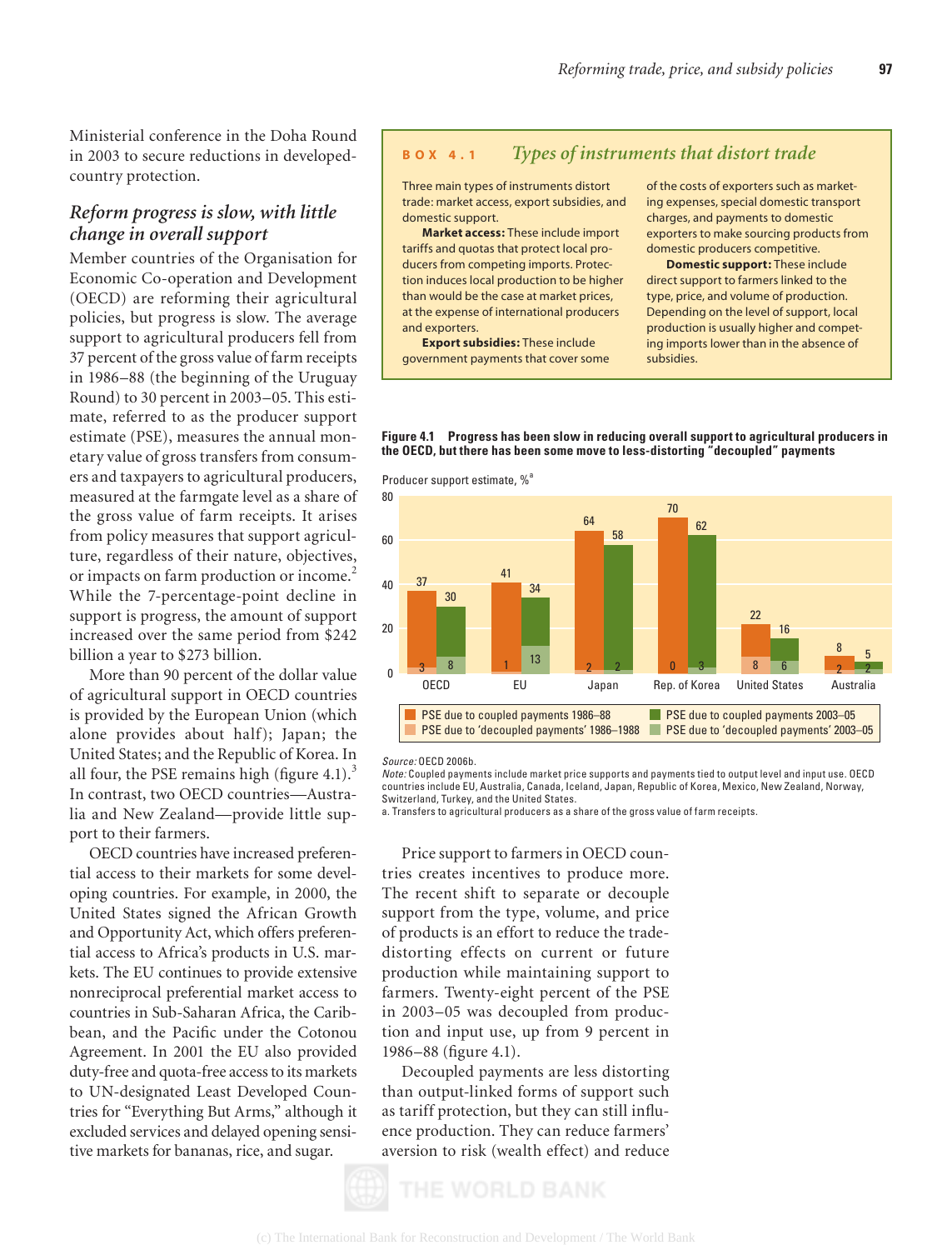the variability in farm income (insurance effect). Banks often make loans to farmers that they would not make to other borrowers, keeping farmers in agriculture.<sup>4</sup>

Most programs of decoupled payments have no time limit, as in the EU and Turkey. The United States had a program with a time limit in the 1996 Farm Bill, but it was not enforced. Mexico's decoupled program initially had a time limit; the program was supposed to expire when the North American Free Trade Agreement phase-in is completed in 2008, but the government has already announced that the program will be retained in some form. Unless these programs have time limits with credible government commitments to stick to them, decoupled payments risk becoming more distorting and costly than commonly assumed. In addition, continuing outputlinked programs along side decoupled support can significantly dampen the less-distorting effects of decoupled programs.

Progress on decoupling has varied significantly by commodity, with most progress on grains—although recent initiatives to expand the use of biofuels in OECD countries may indirectly reverse some of this progress. Needed now is a rapid shift to less-distorting decoupled support for export products important to developing countries, particularly cotton. There have been some recent changes to rice, sugar, and cotton policies in Japan, the EU, and the United States, respectively, all at an early stage of implementation.

# *Political economy factors matter for further reform*

Political economy factors in each country have determined the pace and extent of reforms. U.S. cotton policies, EU sugar policies, and Japan rice policies indicate that the impact of the World Trade Organization (WTO) in inducing reform is real and that media pressure can complement it (box 4.2). The cases show that reforms are not easy and often require bargained compromises and compensation schemes for the losers to get agreement on further reducing high levels of agricultural protection (as in the Japanese rice policy reforms and the EU sugar policy reforms).

# **Agricultural taxation in developing countries**

Policies in developing countries have also blunted the incentives for agricultural producers. Macroeconomic policies historically taxed agriculture more than agricultural policies did, but both were important in poorer countries. The indirect tax on agriculture, through overvalued currencies and industrial protection, was nearly three times the direct tax on the sector at the time of the last *World Development Report* on agriculture (1982). In a study that included 16 of today's developing countries from the 1960s to mid-1980s, average direct taxation was estimated at 12 percent of agricultural producer prices and indirect taxes at 24 percent. High taxation of agriculture was associated with low growth in agriculture—and slower growth in the economy.<sup>5</sup> The poorest developing countries taxed agriculture the most, and reinvestments of tax revenues in agriculture were low and inefficient (chapter 1).

With reforms in the 1980s and 1990s to restore macroeconomic balance, improve resource allocation, and regain growth in many of the poorest countries, both direct and indirect taxes were reduced. The reform of overvalued currencies, which taxed agricultural exports (usually exported at the official rate) and subsidized food imports, is reflected in the huge reduction in the parallel market premiums for foreign currency in developing countries. For 59 developing countries, the trade-weighted average premium fell from more than 140 percent in the 1960s to approximately 80 percent in the 1970s and 1980s and to just 9 percent in the early 1990s, with wide variation across countries.<sup>6</sup>

#### *Agriculture-based countries are taxing agriculture less*

Reforms in agriculture-based countries, particularly in Sub-Saharan Africa, more than halved the average net taxation of agriculture from 28 percent to 10 percent between 1980–84 and 2000–04 (simple average across countries included in figure 4.2). The approach used to measure the change in net taxation in developing countries is through calculation of a nominal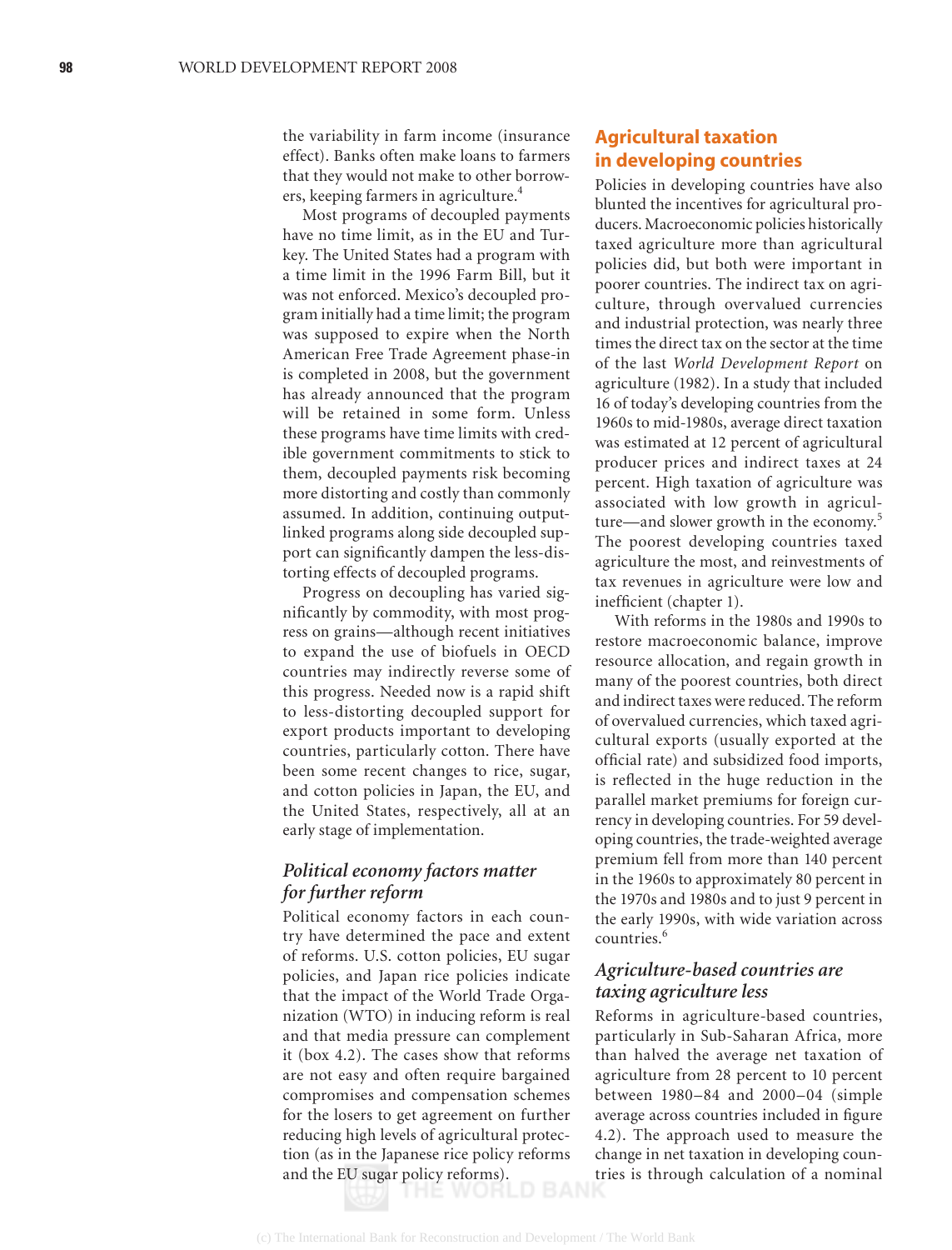# **BOX 4.2** *The political economy of agricultural reforms in developed countries*

Agricultural subsidies and tariffs on rice and sugar, aggregated across all countries, are estimated to account for 20 percent and 18 percent, respectively, of the global cost of all agricultural trade policies—the highest of all commodities. Although the equivalent global cost of cotton subsidies and tariffs is much smaller, the absolute cost to developing countries is large, an estimated \$283 million a year. For Sub-Saharan Africa, the developed-country cotton subsidies and tariffs account for about 20 percent of the total cost of trade policies on all merchandise goods.

#### **Japanese rice policy reform: bargained compromise to agree on decoupled support**

Japan protects rice producers, a traditional source of political support, through a 778 percent *ad valorem* tariff equivalent on rice imports. In 2007 Japan introduced a lessdistorting direct payment to farmers linked to farm size, not production. The payment is expected to be bargained against a decline in tariff levels for rice—making payments to farms larger than a certain size to target "principal" rather than "part-time" farmers. The new scheme is viewed as a less-distorting alternative to border protection and as a mechanism to induce larger-scale production.

Why did politicians agree to the proposed scheme despite the apparent risk of undermining their political support from rural areas? Three factors. One is the ever-strengthening voices from nonfarm sections of the economy. A second is media pressure: fearing Japan's increasing isolation in the global economic community for its rice policies. Third is the view that agriculture should be part of the broader economic reforms.

The system of protection of agriculture has been kept in place by a strong pro-agricultural coalition of the Ministry of Agriculture, Forestry, and Fisheries; the ruling Liberal Democratic Party; and the Japan Agricultural Cooperatives, which implements the farm subsidies programs. But the Ministry of Agriculture, Forestry, and Fisheries has gradually shifted to more market-oriented policies. The Liberal Democratic Party has shifted its balance of interest toward urban areas because of growing support from cities in recent elections, an indication that nonagricultural groups are gaining political capital in this policy arena.

While reform seems inevitable, opposition by Japan Agricultural Cooperatives led to a compromise in the coverage of the direct-payment scheme, expanded to include direct payments to small part-time farmers if they organized into a collective farming unit. Although viewed as weakening the efforts at structural change, it seemed necessary to

get agreement to a reform program while not undermining, but perhaps slowing, the eventual shift to larger-scale production. Largerscale farmers are already exiting the Japan Agricultural Cooperatives marketing system, exits expected to accelerate under the directpayments program, reducing the political power of Japan Agricultural Cooperatives and its resistance to reform.

#### **EU sugar policy reform: compensation and restructuring to complement reform**

EU domestic sugar prices—supported by high import tariffs—are three times higher than world market levels, increasing incentives to produce sugar in the EU and depressing the world market price of sugar at the expense of many developing-country exporters. However, some African, Caribbean, and Pacific countries benefit from these higher prices under the Everything But Arms trade agreements.

The European Union agreed to reform its sugar regime in February 2006; reforms began in July 2006 and extend for four years. If fully implemented, the reforms would radically change the sugar regime, in place for almost 40 years. For years, the policy had encountered discontent from the food processing industry, paying three times the world price for sugar. But two main factors led to the initiation of reforms. First, the EU's sugar export subsidy system was ruled noncompliant with agreed commitments under the WTO. Second, the EU's Everything But Arms initiative was introduced in 2001 to open the EU sugar market to dutyfree and quota-free imports from the world's 50 Least Developed Countries from 2009 onward. This was expected to lead to a surge in imports and the destabilization of the EU sugar regime unless the sugar price was reduced. Adding to these determinant factors was the campaign of an international nongovernmental organization coalition that emphasized the negative effects of the EU sugar policy for developing countries. The reform became imperative.

While the political equilibrium turned against the sugar producers, measures were put in place to address the expected loss of revenues that the reform will induce and to counter the producers' opposition. Compensation and a restructuring fund (financed partly by producers) to encourage uncompetitive producers to leave the industry were agreed to in February 2006. EU farmers are expected to receive compensation for an average of 62 percent of the price cut phased over four years.

The four-year restructuring fund has three main objectives: to encourage less-competitive producers to leave the industry, to cope with the social and environmental impacts of factory closures, and to help the most affected regions develop new businesses in line with

EU structural and rural development funds. Africa, Caribbean, and Pacific countries that received higher-than-world-market prices for their quota of sugar produced for sale in the EU market were eligible for an assistance plan worth €40 million for 2006.

#### **U.S. cotton policy reform: WTO and local media pressure to offset industry lobby power**

The United States accounts for 40 percent of world cotton exports and 20 percent of world cotton production. Subsidies have been equivalent in value to about two-thirds of the market value of production over the 2000–05 period. The additional U.S. production prompted by these subsidies is estimated to reduce the world cotton price by 10 to 15 percent, at significant cost to developing countries.

U.S. cotton policy is heavily influenced by a strong interest group, the Cotton Council of America (representing the 24,721 cotton growers, according to the census in 2002, as well as ginners, exporters, bankers, and suppliers). The council is one of the most powerful U.S. commodity lobbies, winning disproportionately higher support relative to other sectors, particularly since the enactment of the 1996 Farm Bill (an average equivalent of \$120,000 a year per farmer).

Four West African cotton-producing countries (Benin, Burkina Faso, Chad, and Mali) submitted a joint proposal to the WTO in May 2003, demanding removal of support to the cotton sector by the United States, China, and the EU and compensation for damages until full removal of support. Brazil initiated a comprehensive case against the United States for noncompliance with its WTO obligation on cotton subsidies. In March 2005, the WTO Dispute Settlement Body instructed the United States to bring the offending cotton subsidy measures into compliance with its WTO obligations. The United States made adjustments in response to the WTO decision, but in December 2006 Brazil formally expressed its dissatisfaction with the extent of U.S. policy changes and asked the WTO panel to find the United States "out of compliance" with the original ruling. The compliance phase of the case is now proceeding. While the reduction in U.S. cotton subsidies was a response to the legal case at the WTO, the U.S. media and reform-minded groups also pressured the U.S. Congress to reduce support.

*Sources:* Anderson, Martin, and van der Mensbrugghe 2006a; Anderson and Valenzuela forthcoming; Masayoshi Honma, Yujiro Hayami, Dan Sumner, Don Mitchell, and John Baffes, all personal communication 2007.

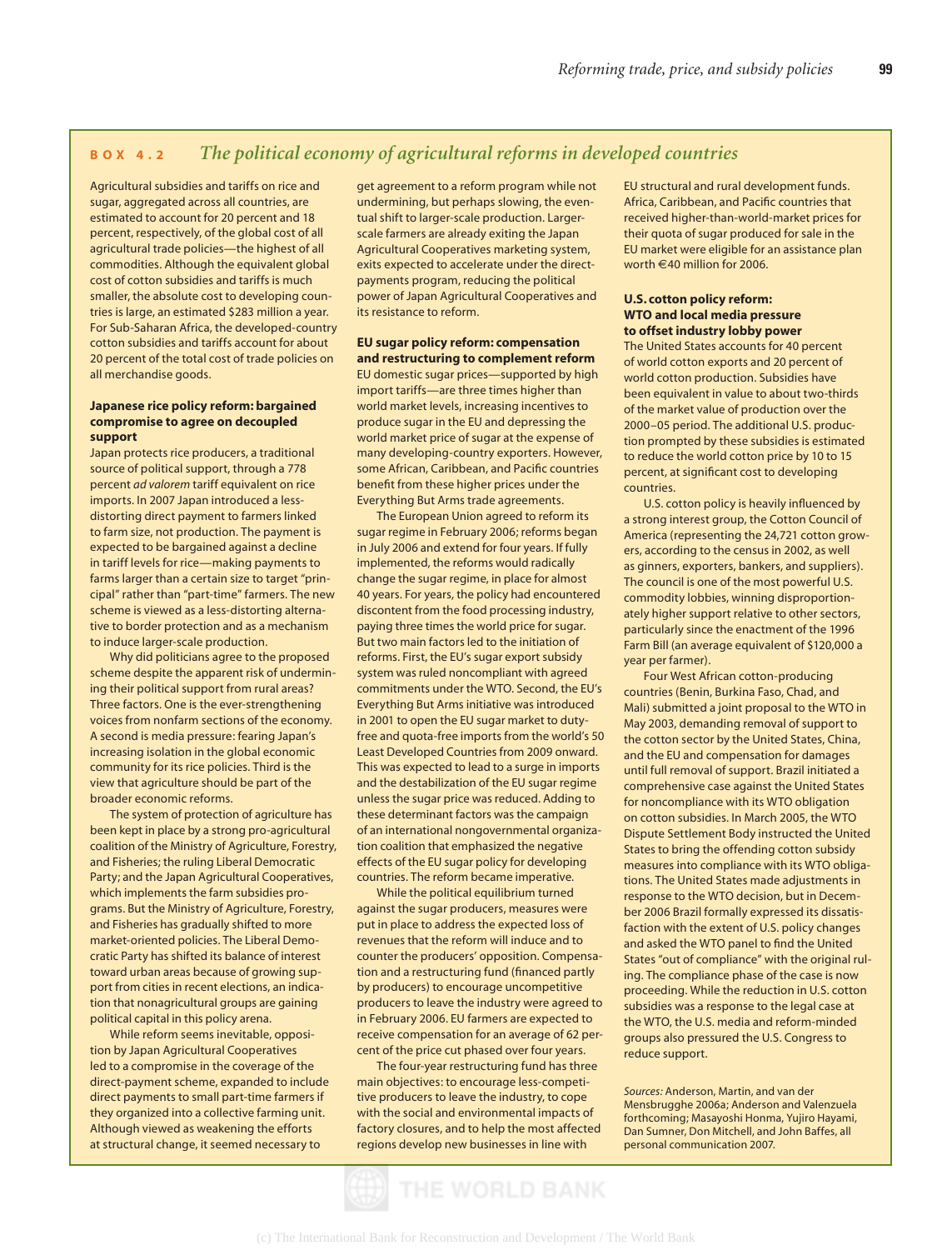rate of assistance to farmers (box 4.3). Nine of 11 countries in a recent study had lower net taxation in the second period (figure 4.2). Only Nigeria and Zambia had higher net taxation between the two periods, with the highest net taxation in 2000–04 in Côte d'Ivoire (about a –40 percent nominal rate of assistance).

Despite macroeconomic adjustment, real domestic prices for agricultural exports across these countries did not change much on average over the 1980s as the macroeconomic improvements barely offset the declines in world commodity prices. The situation changed during the 1990s—more favorable world commodity prices, continued macroeconomic reforms, and agricultural sector reforms led to larger increases in real domestic prices of agricultural exports.<sup>7</sup> The stronger price incentives explain part of the higher agricultural growth in many of the agriculture-based countries since the mid-1990s (chapter 1).

The aggregate nominal rates of assistance mask significant differences in taxation and protection between agricultural imports and exports and among products. An average nominal rate of assistance close to zero at the country level simply indicates no net taxation, but it could be the result of large import tariffs offsetting large export taxes. On average between 1980–84 and 2000–04, agriculture-based countries lowered protection of agricultural importables, from a 14 percent tariff equivalent to 10 percent, and there has been a significant reduction in taxation of exportables, from 46 percent to 19 percent (figure 4.3). Most of the

#### **BOX 4.3** *Nominal rates of assistance*

The nominal rate of assistance to farmers is defined as the price of their product in the domestic market (plus any direct output subsidy) less its price at the border, expressed as a percentage of the border price (adjusting for transport costs, quality differences, and so forth.). The nominal rate measures differences in output prices, but there may also be distortions on the input side. To capture those distortions in countries where they are important, the nominal rate is adjusted (expressed as output price equivalent) to account for direct

input subsidies and differences between the international prices of inputs and the prices that farmers pay for these inputs. If a country distorts its market for foreign currency, efforts are made to account for the difference between the exchange rate used by the importers (assumed to be the parallel exchange rate) and the exporters (a weighted average of the parallel and official exchange rates) and an estimated equilibrium exchange rate.

*Source:* Anderson (Forthcoming).

**Figure 4.2 For agriculture-based countries, net agricultural taxation fell in 9 of 11 countries**





decline in taxation is the result of improved macroeconomic policies.

For the agriculture-based countries, tobacco, groundnuts, and cocoa were still heavily taxed over 2000–04. The net taxation of coffee declined from 53 percent to 7 percent, and for cotton it declined from 32 percent to 15 percent over the two periods. Sugar shifted from being heavily taxed (nominal rate of assistance of –36 percent in 1980–84) to being heavily protected (76 percent in 2000–04) (table 4.1).

#### *Transforming and urbanized countries are protecting agriculture more*

Net taxation in transforming countries declined on average from 15 percent to 4 percent, but with significant variations across countries (simple average across countries included in figure 4.4). Some countries shifted to protect the sector more (Indonesia, India, Malaysia, and Thailand), while others continued to tax it, although at lower levels than in the 1980s (as in Egypt and Senegal) (figure 4.4). Zimbabwe is the only country of this group that had a higher net tax on the sector, mainly because of a highly overvalued currency. There has also been a  $\frac{1}{\sqrt{2}}$  significant shift in the relative rate of assis-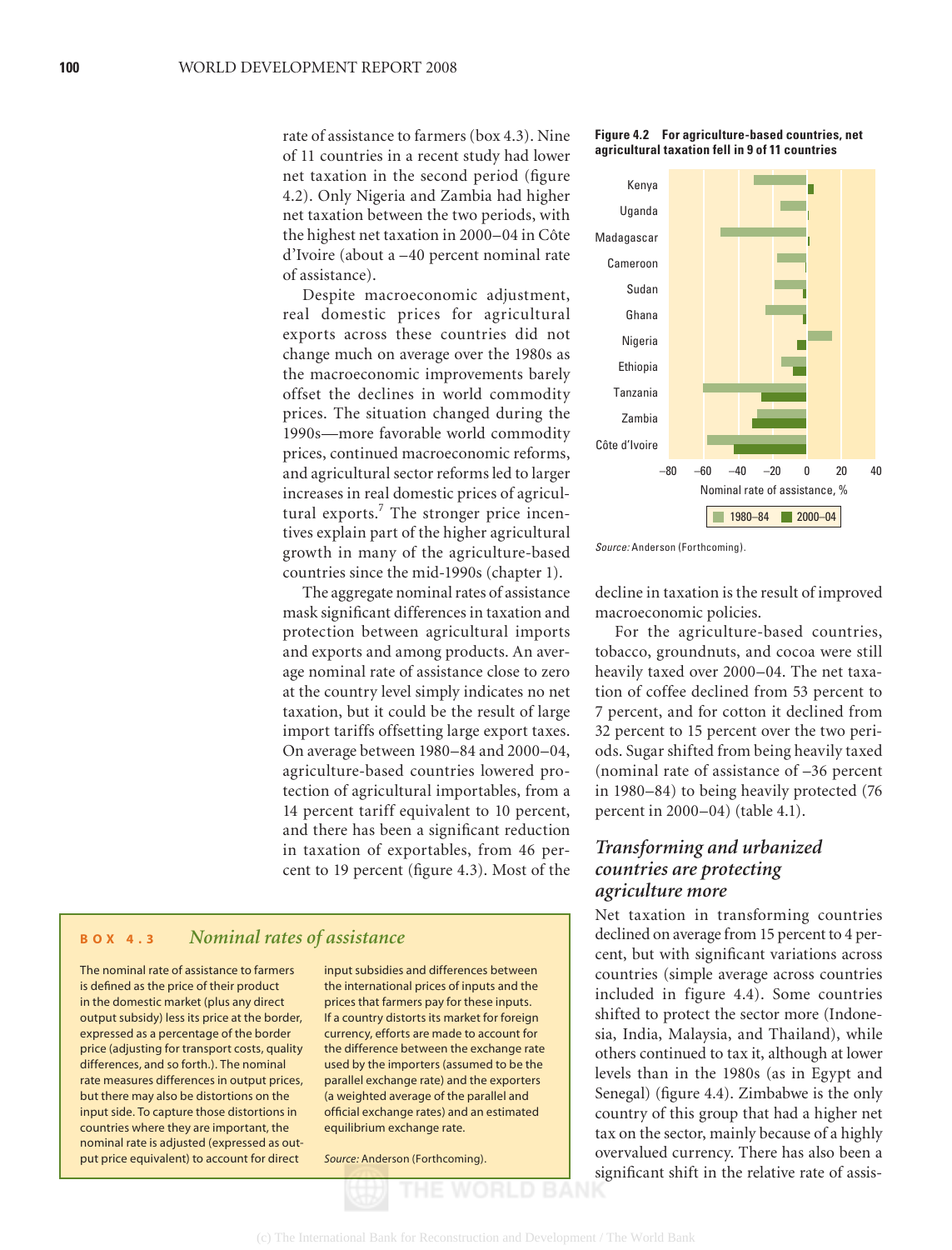

#### **Figure 4.3 Developing countries are taxing exportables less**

Source: Anderson (Forthcoming).

Note: The countries used for each category are shown in figures  $4.2, 4.4$ , and  $4.5$ , respectively. The aggregates are simple unweighted averages. Value-weighted averages show a similar pattern, although the NRA for exportables in transforming countries in 2000-04 was close to zero, given the dominance of China in the weights. Value-weighting also reduced the NRAs for importables in urbanized countries over the two periods.

tance to agriculture versus nonagriculture in some countries, with a remaining challenge to keep sectoral biases low (box 4.4).

There are also differences across agricultural imports and exports. On average between 1980–84 and 2000–04, transforming countries slightly reduced protection of agricultural importables from a 13 percent tariff equivalent to 11 percent, and reduced the taxation of exportables from 29 percent to 13 percent (figure 4.3).

In urbanized countries, the average net taxation shifted from marginally negative in 1980–84 to a net protection rate of 9 percent in 2000–04 (simple average across countries included in figure 4.5). The net taxation estimate for Latin American countries, particularly in the earlier period, may

underestimate actual taxation as currency overvaluations were not included in the estimates.<sup>8</sup> (The official exchange rate was used for both time periods.) Six of seven countries analyzed (Argentina, Chile, Colombia, the Dominican Republic, Ecuador, and the Philippines) had higher protection or lower taxation in 2000–04 than in  $1980-84$  (figure 4.5). Rice and sugar are the most-highly-protected products in the urbanized countries (table 4.1). Between 1980–84 and 2000–04, urbanized countries slightly lowered their level of protection of agricultural importables from an average tariff equivalent of 26 percent to 23 percent, and shifted from a tax on exportables of 14 percent to a subsidy equivalent of 2 percent (figure 4.3).

|  | Table 4.1 Nominal rates of assistance by commodity in developing countries (percent) |  |  |  |  |  |
|--|--------------------------------------------------------------------------------------|--|--|--|--|--|
|--|--------------------------------------------------------------------------------------|--|--|--|--|--|

|                | <b>Agriculture-based</b> |             |             | <b>Transforming</b> |             | <b>Urbanized</b> |  |
|----------------|--------------------------|-------------|-------------|---------------------|-------------|------------------|--|
| <b>Product</b> | $1980 - 84$              | $2000 - 04$ | $1980 - 84$ | $2000 - 04$         | $1980 - 84$ | $2000 - 04$      |  |
| Sugar          | $-36$                    | 76          | 33          | 35                  | $-11$       | 52               |  |
| Rice           | $-4$                     | 5           | $-12$       | 4                   | $-4$        | 44               |  |
| Wheat          | $-12$                    | $-3$        | $-4$        | 8                   | 8           | $-8$             |  |
| Coffee         | $-53$                    | $-7$        |             |                     | $-38$       | 4                |  |
| Maize          | $-11$                    | $-7$        | $-23$       | 8                   | $-14$       | $-1$             |  |
| Cotton         | $-32$                    | $-15$       | $-20$       | $-2$                |             |                  |  |
| Cocoa          | $-51$                    | $-36$       |             |                     |             |                  |  |
| Groundnuts     | $-19$                    | $-38$       | 9           | 9                   |             |                  |  |
| Tobacco        | $-49$                    | $-50$       |             |                     |             |                  |  |

Source: Anderson (Forthcoming).

Note: The nominal rate of assistance is weighted by the value of production across countries in each of the three country categories, and estimates are included only if data were available for three or more countries.

 $=$  not available

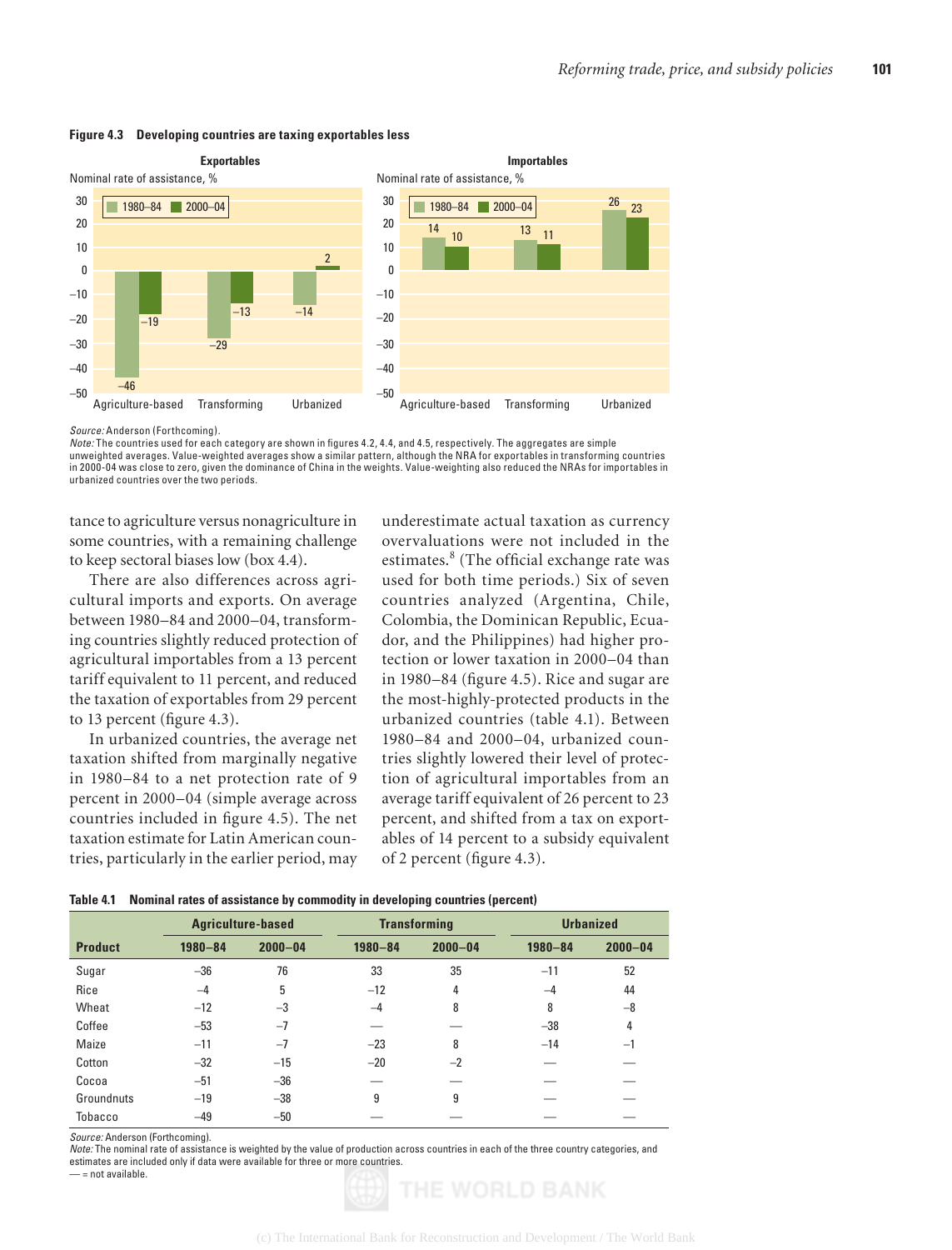

**Figure 4.4 For transforming countries, 9 of 10** 

Source: Anderson (Forthcoming).

Urbanized countries in Eastern and Central Europe have on average increased agricultural protection.<sup>9</sup> (Comparative statistics are not included in the figures here because the earliest data available are from 1992.)

Net protection has on average increased from 4 percent in 1992/93 to 31 percent in  $2002/03$  (simple average across countries).<sup>10</sup> There are large differences across countries. For example, Estonia, Latvia, and Lithuania imposed about a 30 percent tax equivalent on the sector in 1992/93, while Slovenia protected the sector. Between 1992/93 and 2002/03, protection on agricultural imports increased on average from a 13 percent to a 38 percent tariff equivalent. Exports were taxed at 2 percent on average in 1992/93, but in 2002/03 they were protected with an average tariff equivalent of 24 percent. The increase in protection is in part a result of EU accession by many of these countries over the period analyzed, resulting in a shift to the higher protection levels of the EU.

#### *Still space for further effi ciency gains*

While there is less domestic price and trade policy exploitation of farmers in developing countries now than in the 1980s, it has not disappeared. Net taxation of agriculture is low in all but a few countries. But disaggregating net taxation by exportable and import-competing products shows

#### **BOX 4.4** *Signifi cant progress in reducing the antiagricultural bias in China and India*

As developing countries become richer, they generally protect agriculture more. Both China and India have reduced their antiagricultural bias substantially over the past three decades, not only directly but also indirectly via cuts to manufacturing protection (figures below). When compared with the more-advanced econ-

omies of Northeast Asia when they had similar per capita incomes, the trends are strikingly similar. China has reduced its antiagricultural bias at a later stage of economic development than India, but the assistance to agriculture relative to nonagriculture (measured by a relative rate of assistance [RRA] index) has been trend-

ing upward in both countries. China bound its agricultural tariffs at relatively low levels when it joined the WTO in 2001. The challenge now is to keep sectoral biases low and not follow the trend to heavily protect agriculture that other countries followed when they were at similar levels of development.



#### Source: Anderson (Forthcoming).

Note: The relative rate of assistance to agriculture is 100\*[(100 + NRAag<sup>t</sup>)/(100+NRAnonag<sup>t</sup>) – 1], where NRAag<sup>t</sup> is the nominal rate of assistance to producers of tradable agricultural goods and NRAnonag<sup>t</sup> is the nominal rate of assistance to nonagricultural tradables (mainly mining and manufacturing). The index is bound from below at –100 and is zero when the agricultural and nonagricultural tradables sectors have identical nominal rates of assistance.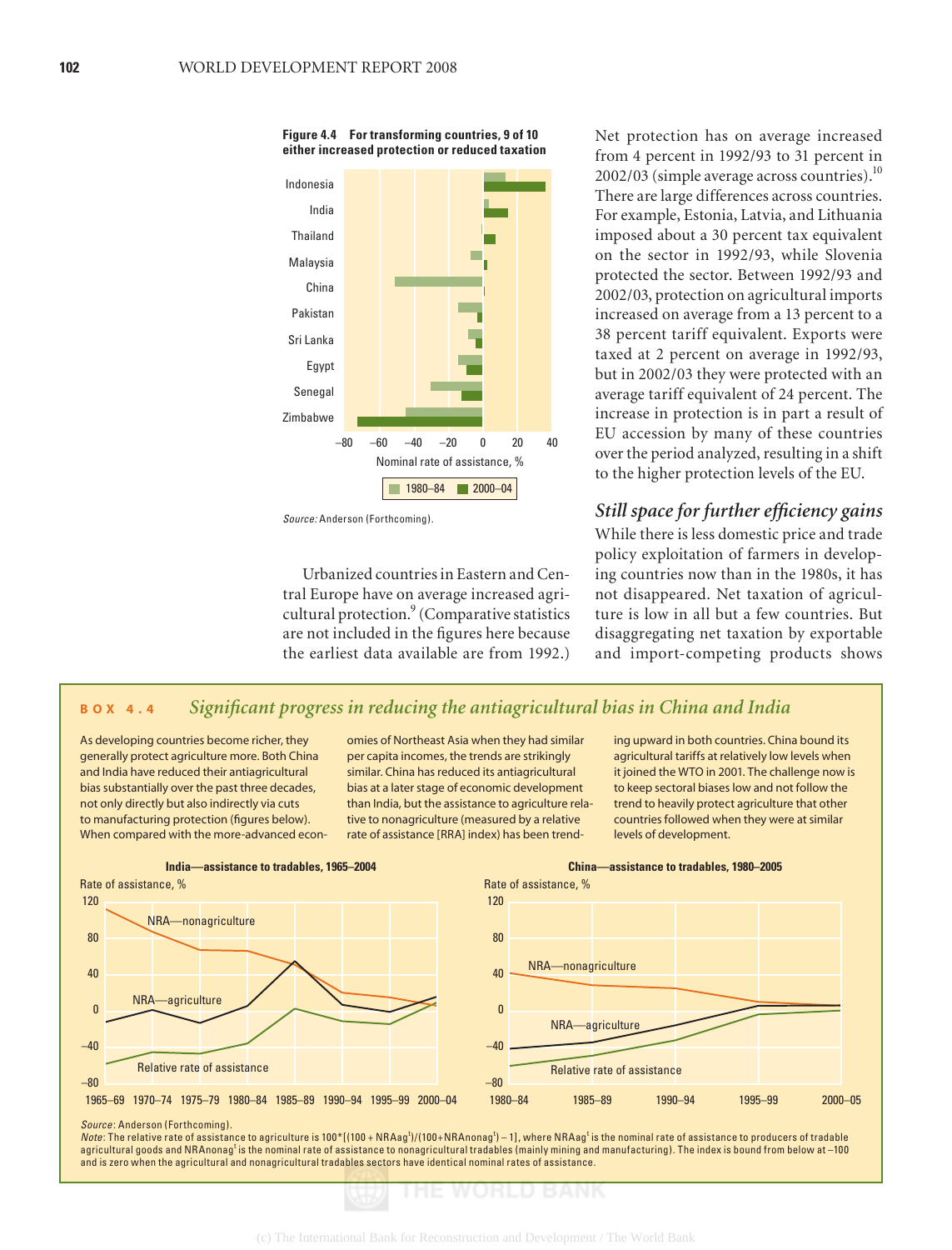–80 –60 0 20 40 –40 –20 Nominal rate of assistance, % 1980–84 2000–04 Philippines Colombia Ecuador Chile Dominican Republic South Africa Argentina

**Figure 4.5 For urbanized countries, 6 of 7 either increased protection or reduced taxation**

Source: Anderson (Forthcoming).

that exports are still heavily taxed in many countries, while some imports are heavily protected. This suggests room for further welfare gains. Further reforms should be designed in the context of a country's level of development. Many developing countries where agriculture is a large share of gross domestic product (GDP) will need to continue to tax agriculture (although not disproportionately) to provide a surplus for broader development programs (see transitional support section).

# *Political economy factors matter for further reform*

Agricultural reforms in many of these countries, particularly the agriculturebased ones, came after the macroeconomic reforms of the 1980s. They were heavily supported by external donors through policy advice and conditional lending. Other important elements of the reforms, reflecting the political economy in countries (box 4.5), include leadership and exploiting windows of opportunity (as in Uganda), tying the fortunes of local leaders to the success of the local economy, building on local support, using WTO accession (as in China), and bargained complementary policies to support free trade (as in Mexico).

Reforms are not easy, because there will be both gainers and losers. Reducing heavy taxation and protectionist biases in developing countries requires understanding the political economy aspects of reform. The power of outside actors is real, as demonstrated by the impact of WTO accession on protection in transforming and urbanized countries and by the impact of foreign assistance on taxation in agriculture-based countries. However, lasting change occurs only with a strong domestic constituency. Strengthening local constituencies to build coalitions for remaining policy reforms can help—particularly as political systems become more open and competitive.

# **Simulated gains from trade liberalization**

Agricultural policy reform in both developed and developing countries offer significant potential welfare gains, including from trade reforms. The magnitude of the costs of current trade policies and corresponding potential gains from further reforms have been quantified through simulations of global computable general equilibrium models. These models are based on a simplified but consistent representation of production, income, and demand in each country or group of countries and of international markets. While the models require strong assumptions, they remain a powerful tool for analysis of global trade scenarios (box 4.6).

# *The costs to developing countries of current trade policies are substantial*

The global welfare costs of current trade policies fall on both developed and developing countries. Recent estimates show that the global costs of trade tariffs and subsidies would reach about \$100 billion to \$300 billion a year by 2015.<sup>11</sup> About two-thirds of the costs are estimated to come from agricultural tariffs and subsidies (the remainder from tariffs and subsidies in other sectors), much higher than agriculture and processed food's 6 percent share of global GDP and 9 percent share of international trade. While these costs are a modest share of global GDP for developing countries, they are substantial relative to current aid flows for agricultural development. Developed-country agricultural policies cost developing countries about \$17 billion per year—a cost equivalent to about five times the current levels of overseas development assistance to agriculture.<sup>12</sup>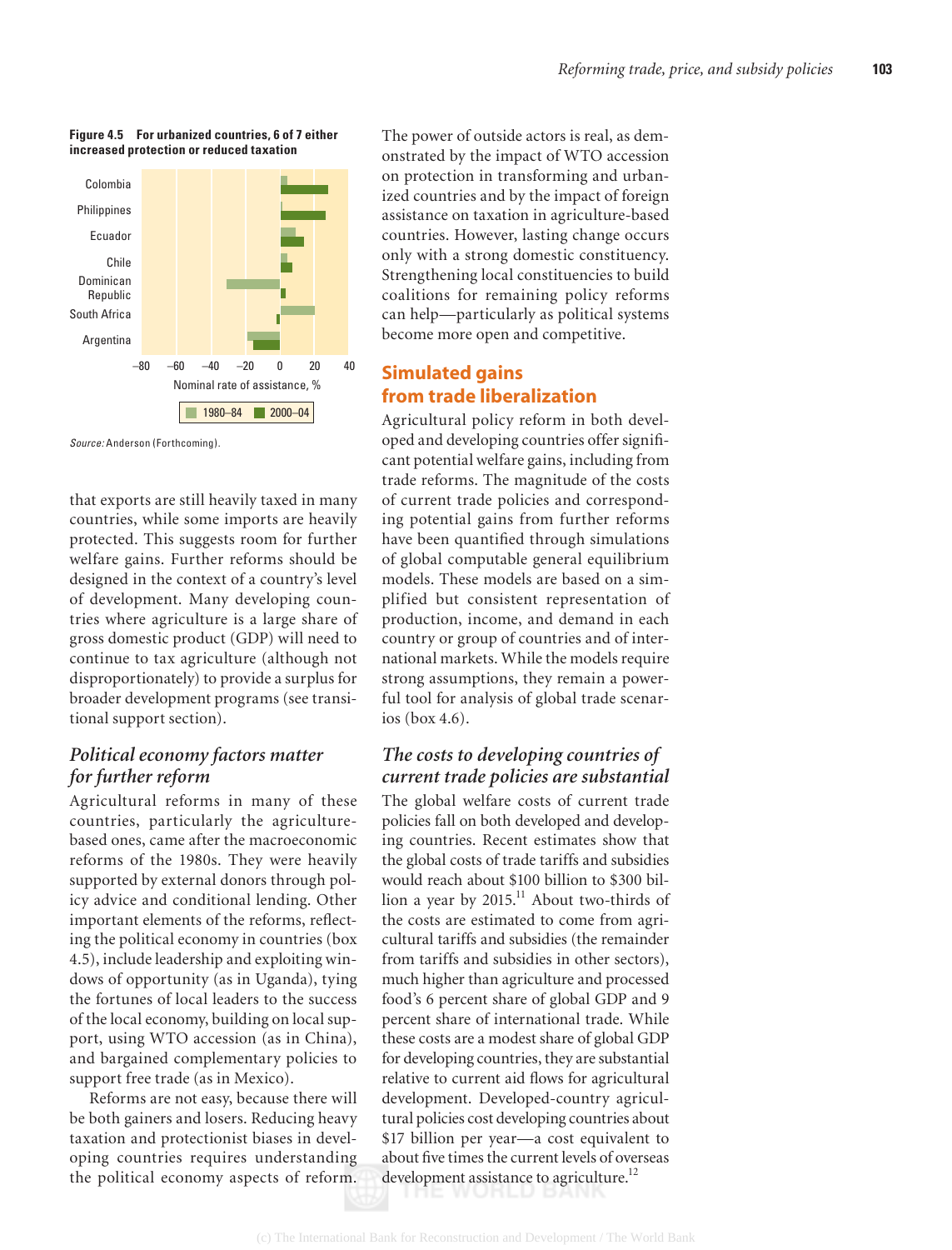# **BOX 4.5** *The political economy of agricultural reforms in developing countries*

Three examples, one from each country category, illustrate the political economy of reform in developing countries. In Uganda (agriculture-based) and China (transforming), net taxation of agriculture declined significantly between 1980–84 and 2000–04, while in Mexico (urbanized) there was a shift to protection over the same period.

#### **Uganda: leadership and a window of opportunity**

Uganda's agricultural reforms disbanded the Coffee Marketing Board and the Lint Marketing Board monopolies in 1991 and the Produce Marketing Board in 1993—all had heavily taxed agriculture. Cross-district product movement restrictions were also removed. The reforms significantly increased the share of the border price received by farmers and contributed to the large 1990s decline in the percentage of people below the national poverty line.

The reforms followed a broader set of macroeconomic reforms by the National Resistance Movement government, which came to power in 1986. The macroeconomic reforms (by reducing the overvalued currency) had a greater impact on agricultural export prices than the agricultural reforms, although both were significant. Following the armed struggle to power, popular legitimacy formed the bedrock of the regime, enabling the president to pursue difficult and potentially unpopular reforms, including those in agriculture. Groups with vested interests in the marketing boards lost their political weight in the regime change.

#### **China: tying the success of local leaders to the success of the local economy**

China launched a bold but gradual set of reforms in 1978, first raising prices for agricultural commodities; then decollectivizing agricultural production, making the farm household the residual claimant; and finally beginning to slowly but steadily dismantle the state-run procurement and input supply systems. In response, the rural economy took off. Agriculture boomed. Productivity nearly doubled. The number of rural poor fell from

more than 300 million to fewer than 50 million. Why was China able to make these tough decisions when leaders in many other nations falter?

Much of the pressure for reform came from the failed policies and poor performance of agriculture. China's leaders were committed to becoming a secure and independent country. There was also an imperative to worry about equity and provide citizens with a minimum standard of living. Central planning was not proving effective.

The decentralization reforms in China tied the fortunes of local leaders significantly to the success of the local economy. Hence, policy initiatives that tied local revenues, local investment spending, and cadre salaries to the increases in agricultural output and the transformation of the economy toward rural industrialization had local support. That the reforms were introduced in a gradual process of local experimentation and learning reduced the political risks associated with the reform. Moreover, the grassroots pressure built in the process helped the reformers in the Chinese government win the battle with conservative reform critics.

#### **Mexico: delicate balance between complementary programs to facilitate agricultural policy reform and protection traps**

During the 1990s, following the North American Free Trade Agreement, which established the (gradual) elimination of tariff and nontariff barriers to agricultural imports by 2008, the Mexican government implemented wideranging agricultural market-oriented policy reforms. The reforms were designed in ways that avoided major political opposition from domestic agricultural producers with significant political power.

The power of farmer organizations in Mexico was evident in 2002 with a horseback incursion into Mexico's congressional building as a way to influence policy. The message, reminiscent of the Mexican Revolution of 1910, paid off with a negotiated Acuerdo

Nacional para el Campo (National Agreement for the Countryside), greatly increasing public resources funneled to rural areas.

The 1990s reforms eliminated state trading enterprises in agricultural products and support prices. In exchange, they provided commercial producers with brokerage services and market information for price-risk management, and substituted support prices with compensatory payments based on target incomes. The government complemented market support with decoupled, per-hectare payments to producers of basic grains and oilseeds, under a new program called PROCAMPO. The government strengthened land property rights in rural areas. Major grants and subsidized creditbased programs assisted the agricultural sector's transition toward greater efficiency and global competitiveness, through the Alianza Contigo (Alliance with You). In 2004 roughly 80 percent of the Ministry of Agriculture's \$3.7 billion budget was devoted to marketing support, PROCAMPO, and Alianza Contigo, roughly a third of Mexico's public spending on rural development.

The reforms have not eliminated distortions in the allocation of production factors. Market interventions under the new policy regime, while greatly increasing the role of the private sector, have perpetuated or even exacerbated such distortions, hampering the adjustment toward more efficient use of private and public resources. Although interventions were initially established as temporary measures to ease adjustment to a marketbased food sector, the economic interests created by these interventions and the export subsidies in developed countries have made it politically infeasible for Mexican policy makers to justify an exit strategy.

*Sources:* Avalos-Sartorio 2006; Huang, Rozelle, and Rosegrant 1999; Lin 1992; McMillan, Waley, and Zhu 1989; Opolot and Kuteesa 2006; Qian and Weingast 1996; Robinson 2005; Rosenzweig 2003; Rozelle 1996; Swinnen and Rozelle 2006; World Bank 2002a; Yang 1996; Yunez-Naude and Barceinas Paredes 2004; Zahinser 2004.

Developing countries are estimated to share 30 percent of the welfare costs of current trade policies, whether from agricultural policies or from policies in the other sectors (table 4.2). These lower absolute costs on developing countries translate into a higher percentage of income because of their smaller economies. As a group, the estimated cost by 2015 is 0.8 percent of real GDP—but for some countries it is estimated to be much higher: 5.2 percent for Vietnam and 3.2 percent for Thailand. For agricultural and nonagricultural liberalization alike, half of the costs to developing countries are estimated to come from policies in developed countries, the other half from policies in developing countries as a group (table 4.2).

More than 90 percent of the global costs are estimated to come from market access restrictions through tariffs rather than from export subsidies or domestic support.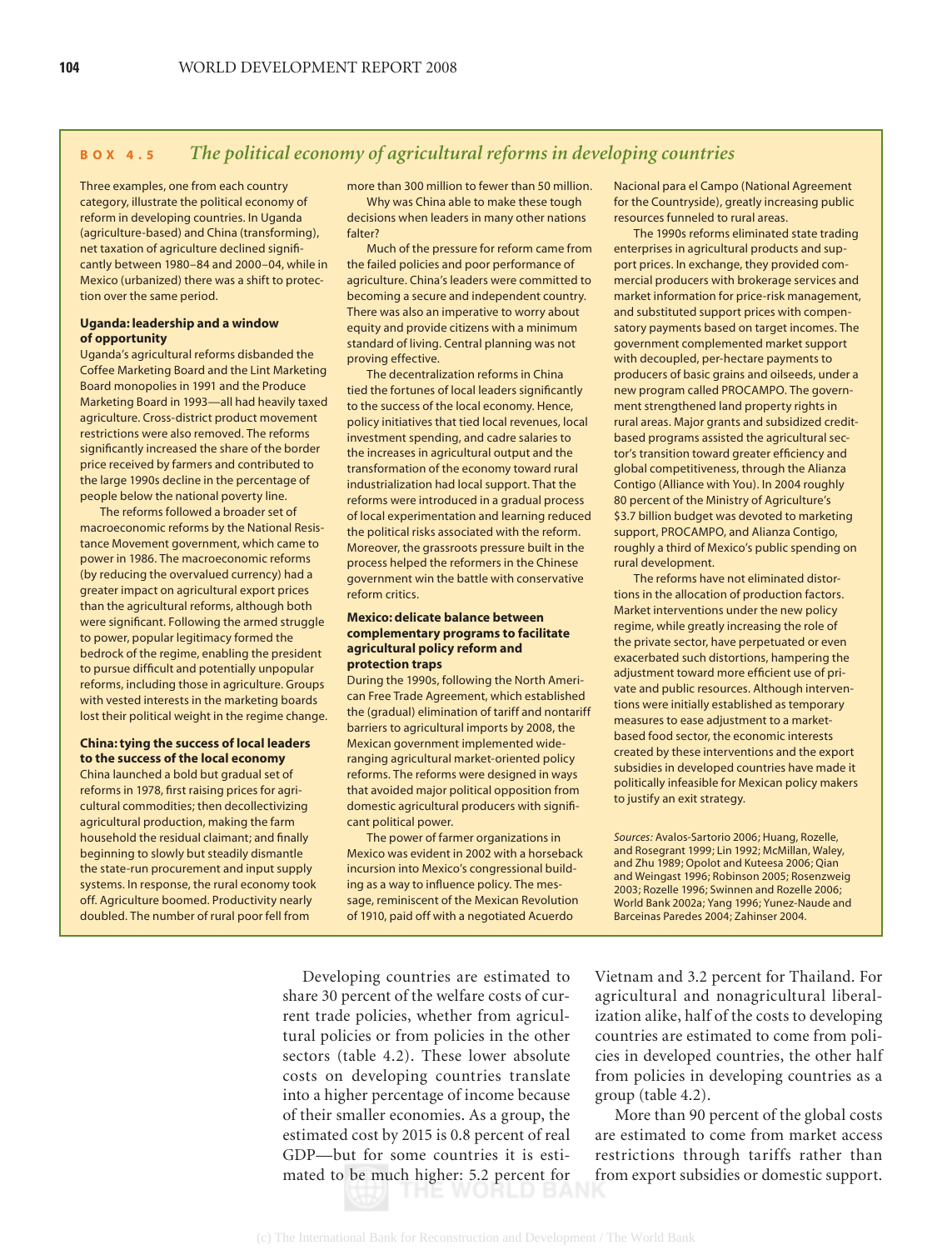However, their relative importance varies significantly by product.<sup>13</sup> For example, the reverse is true for cotton, where 89 percent of the costs are expected to come from export subsidies and domestic support programs and 11 percent from tariffs.<sup>14</sup>

Trade reforms offer significant scope to reduce the global costs of current policies through raising international agricultural prices, which is expected to increase developing-country agricultural trade shares and agricultural output growth rates in the aggregate. However, not all developing countries will gain.

#### *Large price increases expected for some commodities from trade reforms: a gain for exporters, a loss for importers*

According to the 2006 World Bank study, full trade liberalization is estimated to increase international commodity prices on average by 5.5 percent for primary agricultural products and 1.3 percent for processed foods.15 Developing countries are estimated to gain 9 percentage points in their share of global agricultural exports—increasing from 54 percent to 65 percent.

But these aggregate results hide big differences across commodities and, therefore, countries. The largest estimated price increases are for cotton and oilseeds (figure 4.6), with significant estimated trade share gains to developing countries exporting these products (figure 4.7). Liberalization of cotton and oilseeds is estimated to induce a shift of world production to the developing countries, with an evengreater shift in export shares. Developing countries' share of exports is estimated to increase from 49 percent to 83 percent for cotton, and from 55 percent to 82 percent for oilseeds. The direction of change in international prices is unambiguous, but the magnitude of the price changes differs across studies. For example, a review of 11 studies estimating the changes to international cotton prices from full trade liberalization suggests an average price increase of 10 percent<sup>16</sup> (lower than the 21 percent estimated in the 2006 World Bank study), and estimates of cereal price increases range from 4 to 8 percent.<sup>17</sup>

#### **BOX 4.6** *Simulating the effects of trade liberalization with global models*

The general equilibrium models used by different studies to analyze global trade scenarios are conceptually similar: disaggregating the world into a number of countries or groups of countries, modeling in each case supply and demand for a large number of commodities, deriving import demand and export supply, and solving for the world equilibrium prices that clear the international market. The World Bank LINKAGE model, for example, comprises 27 regions or countries, with a focus on isolating the largest commodity exporters and importers, and 25 sectors, of which 13 are agriculture or food. One of the great strengths of general equilibrium models is that they impose consistency: all exports are imported by another country, total employment never exceeds labor supply, and all consumption is covered by production or imports. However, they must rely on strong assumptions—particularly on the adjustments to changes in trade policies as captured by key supply and demand elasticities, for which empirical validation is often inadequate. Key features of the models are the degree of tradability of commodities in each country, which determines the passthrough of international prices to domestic prices; the supply response to price changes, which depends on the availability of resources in the country and

flexibility in resource reallocation across sectors of production; and the characterization of the competitive market structure. Particular attention is given to modeling sources of price distortion, including bilateral tariffs and subsidies and domestic subsidies to agriculture, but modeling the distortionary effects of specific measures such as tariff-quotas, various forms of quantity restrictions, and so-called decoupled support is extremely difficult at a global level. There is little empirical evidence on which to base specification of investment and productivity effects, and thus these are largely ignored, (although they could presumably be important). The level of disaggregation by income groups within countries also tends to remain low, if at all. As recognized by the authors, the many assumptions underlying these models can lead to large over- or underestimates of the impacts of merchandise trade reforms on net real household income, although with much more consensus on the structural impacts. Yet, there is no real alternative to using these models when analyzing reform with many indirect effects, and comparison of outcomes across models is important to get a sense of their validity.

*Sources:* Francois and Martin 2007; Hertel and others 2006; van der Mensbrugghe 2006.

#### **Table 4.2 Estimated cost distribution of current trade policies**

(percent of costs of current global trade policies in 2015 relative to a full trade liberalization scenario)

|                                                 | <b>Distribution of welfare costs</b> |                               |              |  |
|-------------------------------------------------|--------------------------------------|-------------------------------|--------------|--|
|                                                 | <b>Developing</b><br>countries       | <b>Developed</b><br>countries | <b>Total</b> |  |
| Source of welfare costs:                        |                                      |                               |              |  |
| Developing countries policies                   |                                      |                               |              |  |
| Agriculture and food                            | 9.8                                  | 6.6                           | 16.4         |  |
| Other sectors                                   | 5.2                                  | 23.0                          | 28.2         |  |
| Developed countries policies                    |                                      |                               |              |  |
| Agriculture and food                            | 9.1                                  | 38.0                          | 47.0         |  |
| Other sectors                                   | 5.9                                  | 2.4                           | 8.4          |  |
| All countries trade policies (sum of the above) | 30.0                                 | 70.0                          | 100.0        |  |
| <b>Real GDP cost</b>                            | 0.8                                  | 0.6                           | 0.7          |  |

Source: Anderson, Martin, and van der Mensbrugghe 2006a.

Note: The full trade liberalization scenario is based on estimates of bilateral tariffs and domestic and export subsidies as of 2001. Bilateral trade preferences are included.

Oilseed production subsidies in the OECD and import tariffs in some developing countries are the main causes of the current oilseed trade share loss to developing countries as a group. While OECD country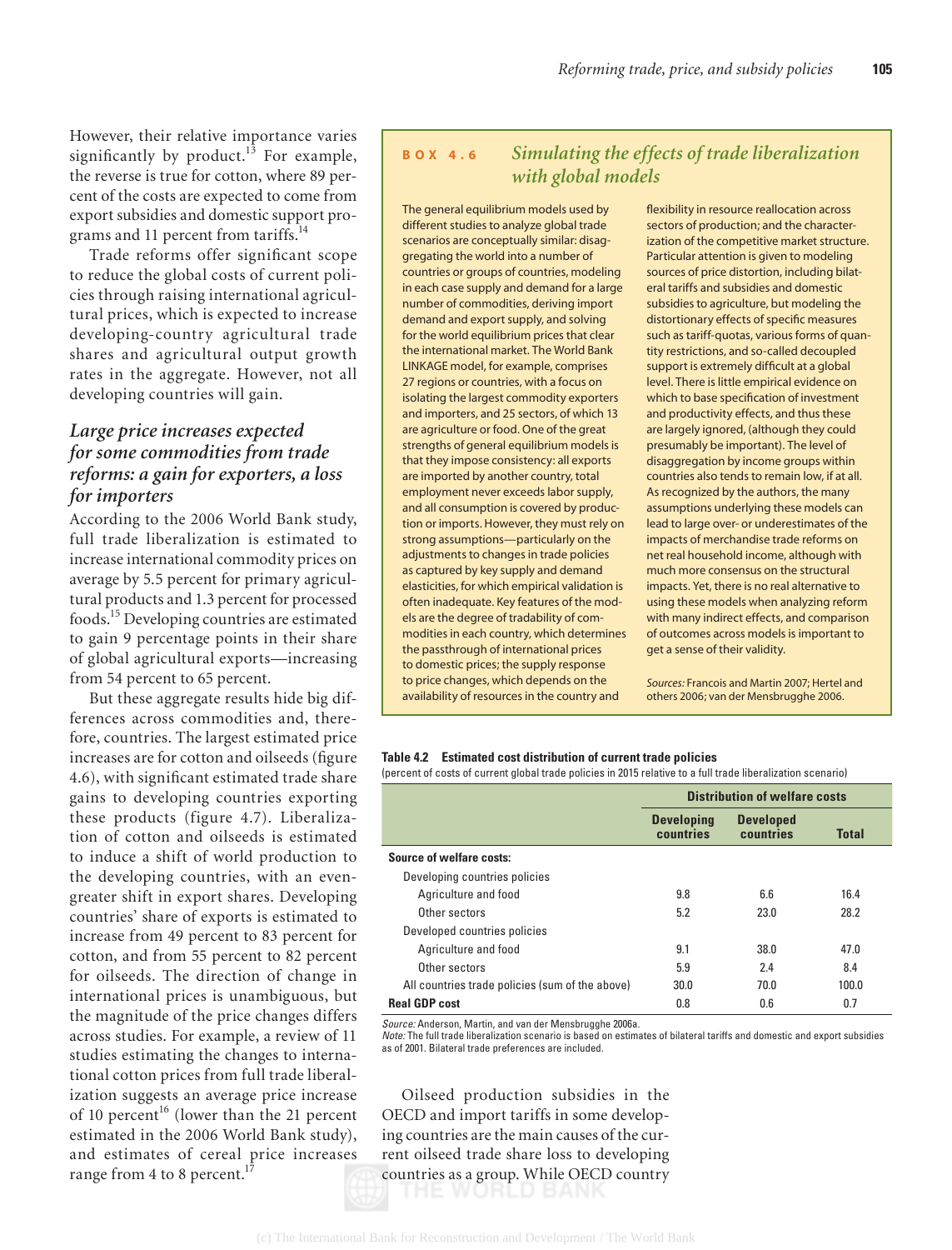

**Figure 4.6 Estimated real international commodity price increases following complete trade liberalization**

Source: Anderson, Martin, and van der Mensbrugghe 2006a.



**Figure 4.7 The corresponding gain in the estimated trade shares of developing countries**

Source: Anderson, Martin, and van der Mensbrugghe 2006a.

tariffs on oilseeds are low, many countries provide support for domestic production through farm subsidies. India and China, the largest importers of oilseeds, impose significant import tariffs. Full trade liberalization is estimated to raise international oilseed prices and production in Latin American and Sub-Saharan Africa, reduce oilseed production in OECD countries (from subsidy removal), with little aggregate net impact in South and East Asia as price effects of lower import tariffs (mainly in India and China) would be offset by higher international prices.<sup>18</sup>

OECD cotton production subsidies, primarily in the United States, significantly reduce the share of cotton exports from developing countries. Several developing countries also provide significant direct assistance to cotton producers (for example, China) and apply import tariffs of up to 10 percent (Argentina, Brazil, Egypt, India, and Uzbekistan).<sup>19</sup> Full trade liberalization would increase international prices and production in Sub-Saharan Africa. West African cotton exports are estimated to increase by 60 percent.20 Removing U.S. cotton subsidies alone is estimated to increase the incomes of West African cotton producers by 8 to 20 percent.<sup>21</sup> Production in OECD countries is estimated to decline significantly in the absence of current producer subsidies.

With international food prices expected to increase, there is particular concern for food-importing developing countries. $^{22}$ Because many of the poorest countries spend a large part of their incomes on cereal imports, they may incur an overall welfare loss despite gains from price increases in nonfood commodities such as cotton.<sup>23</sup>

Almost all of the agriculture-based countries are net importers of cereals, with a large share of their export earnings spent on cereal imports—more than 10 percent over the past 10 years in Benin, Burundi, Ethiopia, Mozambique, Niger, Rwanda, and Sudan, and 20 percent in Burkina Faso. An increase of cereal prices by about 5 percent (the change expected from full liberalization) would negatively affect these cereal importers. This expected long-term price change is small relative to short-term cerealprice movements, as experienced for maize with the more than 50 percent increase in international prices over the past two years. A cereal price increase may also accentuate the problems associated with fluctuations in domestic production (food security focus). Yet, many of the same countries are net exporters of oilseeds and cotton. Sudan earns on average 12 percent of its foreign exchange from oilseeds exports and 7 percent from cotton exports. Over the past 10 years, cotton exports on average accounted for 40 percent of total exports from Benin, 25 percent from Chad and Mali (although these shares have been decreasing), and 30–60 percent from Burkina Faso. Trade reforms that increase the price of cotton and oilseeds simultaneously with that of cereals appear to more than compensate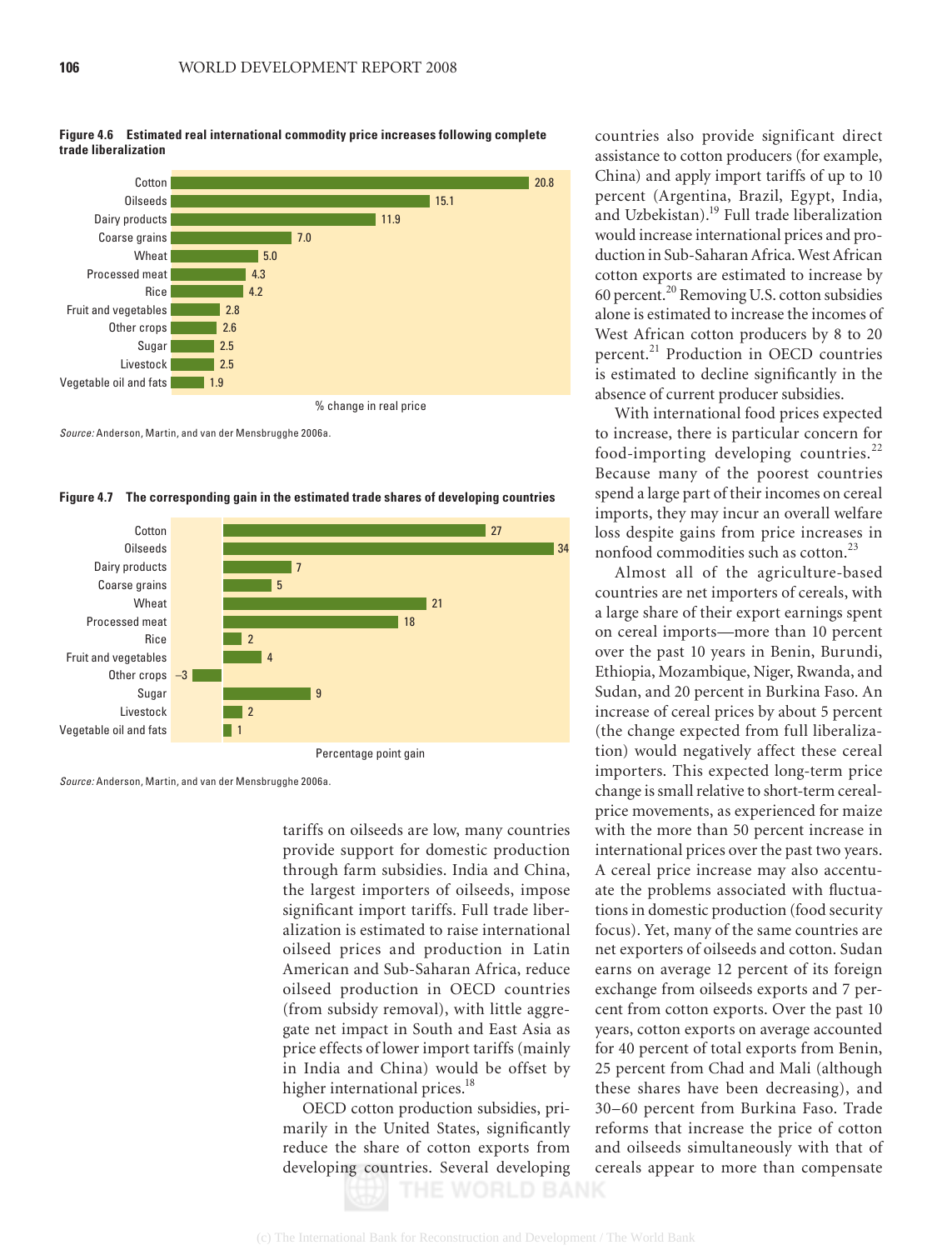these countries for the foreign exchange loss on cereal imports. There are, however, food-importing countries that produce little or no cotton and oilseeds—such as Burundi, Kenya, Niger, and Rwanda—and they would remain vulnerable to cereal price increases. Additional investments in domestic agriculture to raise the productivity of food staples may be needed for the most vulnerable countries.

#### *Faster agricultural output growth in Latin America and Sub-Saharan Africa*

In the World Bank study, agricultural output growth in developing countries is estimated to increase from an annual rate of 3.9 percent in the baseline scenario to 4.2 percent under the full liberalization scenario, an 8 percent increase in the growth rate or a 4.3 percent increase in agricultural output over a 10-year period. Latin America and Sub-Saharan Africa share the largest gains, while developed countries, South Asia, and Europe and Central Asia are estimated to lose on average (figure 4.8).

Most of the gains to developing countries are estimated to come from efficiency gains.<sup>24</sup> Hence, complementary investment support will be needed to facilitate adjustment to realize these efficiency gains from trade reforms.

#### *Poverty declines in many countries, but not in all*

Not everyone will gain from agricultural trade liberalization; there will be losers across and within developing countries. Tracing the overall welfare effects of trade policy reform on poverty requires a comprehensive approach that links a broad general equilibrium macroeconomic model with detailed household survey data. A recent study of 15 developing countries takes this approach.<sup>25</sup>

Several broad regularities emerge from the study. Removal of trade-distorting agricultural policies in developed countries has mixed terms-of-trade effects on developing countries. Term of trade improves for developing countries exporting commodities currently protected in developed

#### **Figure 4.8 Latin America and Sub-Saharan Africa are expected to have higher agricultural output growth under global trade reforms**

Change in annual agricultural output growth,  $\%^a$ 



Source: Derived from Anderson, Martin, and van der Mensbrugghe 2006a.

countries, but worsens for net importers of these commodities. Subsequent changes in national welfare usually follow the direction of these terms of trade changes, but changes in poverty often do not follow this pattern. A fall in poverty can occur even with worsening terms of trade (as estimated for Bangladesh), and vice versa (as estimated for Vietnam) (table 4.3). In contrast to the dominance of the terms-of-trade effects from developed-country reforms, the gains from developing-country agricultural trade reforms are estimated to come mainly from efficiency gains from their own country reforms. These gains are estimated to have positive poverty-reducing effects. However, the magnitude of these effects varies across countries, depending on the size of the prevailing distortions.

The transmission of global trade reforms to poverty reduction involves many channels, and the specific effects are as varied as the countries themselves. Some developing countries are estimated to benefit from large terms-of-trade improvements following developed country reform, such as Brazil (competitive in heavily protected agricultural products such as sugar, oilseeds, and beef) and Thailand (an exporter of rice) (table 4.3). The terms-of-trade improvements translate into higher levels of national welfare in Thailand than in Brazil as the former is more trade dependent. The



a. Difference between estimated average annual agricultural growth to 2015 under full liberalization in 2005 and the baseline without liberalization.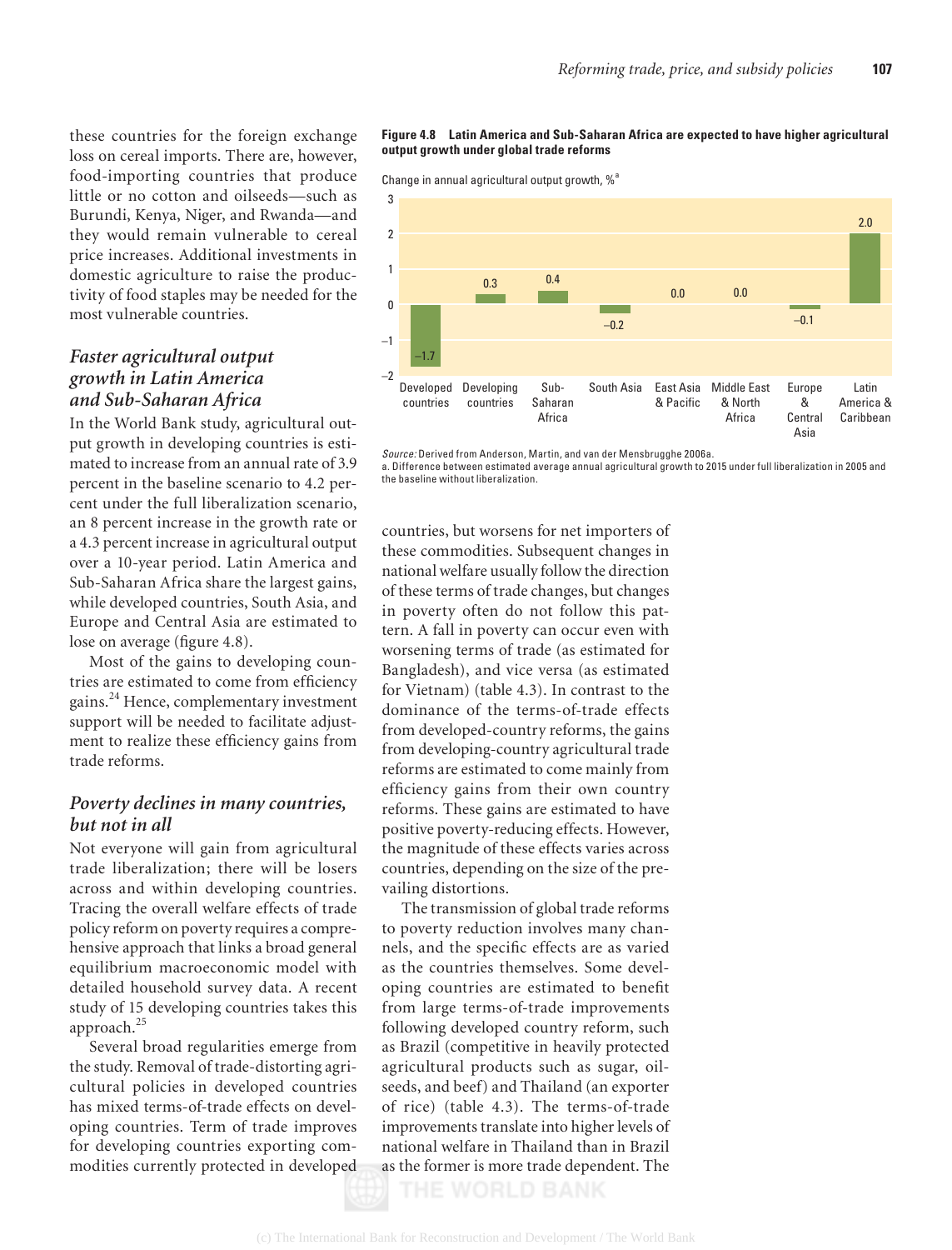|                                                    | <b>Brazil</b> | <b>Thailand</b> | <b>Vietnam</b> | <b>Mexico</b> | <b>Mozambique</b> | <b>Bangladesh</b> |
|----------------------------------------------------|---------------|-----------------|----------------|---------------|-------------------|-------------------|
| <b>Developed countries liberalize</b>              |               |                 |                |               |                   |                   |
| Change in:                                         |               |                 |                |               |                   |                   |
| Terms of trade (percent)                           | 4.9           | 1.1             | 0.3            | $-0.2$        | $-0.4$            | $-0.5$            |
| Welfare (percent)                                  | 0.7           | 0.8             | 0.2            | $-0.2$        | $-0.6$            | $-0.2$            |
| Poverty (percent)                                  | $-1.8$        | $-6.6$          | 0.2            | 0.3           | 0.1               | $-0.1$            |
| <b>Developing countries liberalize</b>             |               |                 |                |               |                   |                   |
| Change in:                                         |               |                 |                |               |                   |                   |
| Terms of trade (percent)                           | 0.6           | 0               | $-0.4$         | $-0.3$        | 0.6               | $-0.4$            |
| Welfare (percent)                                  | 0.1           | 0.5             | 1.1            | 0.1           | 1.8               | 0.3               |
| Poverty (percent)                                  | $-0.2$        | $-4.6$          | $-1.7$         | 0.6           | $-1.1$            | $-0.2$            |
| Both developed and developing countries liberalize |               |                 |                |               |                   |                   |
| Change in:                                         |               |                 |                |               |                   |                   |
| Poverty at \$1 a day (percent)                     | $-1.9$        | $-11.2$         | $-1.5$         | 0.9           | $-1.0$            | $-0.3$            |
| Poverty at \$1 a day (thousands of people)         | $-445$        | $-133$          | $-23$          | 86            | $-62$             | $-128$            |

**Table 4.3 Illustrative poverty effects from agricultural trade reform in developed and developing countries**

Source: Hertel and others 2007.

Note: Six of the 15 countries are presented in the table above, selected to illustrate the different transmission magnitudes from terms of trade, to welfare, to poverty reduction across countries. Of the 15 countries studied, 2 were estimated to experience an increase in poverty from agricultural trade liberalization in both developed and developing countries.

> terms of trade are estimated to worsen for countries such as Bangladesh (an importer of cotton, wheat, and oilseed) and Mozambique (an importer of wheat and rice and an exporter of seafood, the international price of which is expected to decline with global trade reforms).

> The poverty effect of terms-of-trade changes from developed-country agriculture reforms depend on where the poor are, what they do for a living, and what they consume. For example, smaller termsof-trade changes for Thailand are estimated to lead to larger poverty impacts relative to Brazil. The reason: one-third of the extreme poor (below \$1 per day) in Brazil mostly live off transfers and lose from food price increases, which dampen the employment and income gains of the other two-thirds of the extreme poor, mainly unskilled agricultural workers and self-employed. In contrast, the extreme poor in Thailand are predominantly rural households with diversified income sources and are estimated to gain from price increases. In Bangladesh, the estimated terms-of-trade loss translates into lower poverty levels as the poor are heavily reliant on unskilled wage income and benefit from lower food prices.

> Developing-country agricultural trade reforms are estimated to have a much smaller impact on their own terms of trade than developed-country policy changes (table 4.3). Removing developing-country

import tariffs lowers the price of food for poor consumers and lowers the income of surplus food producers. For example, in Mexico poverty in rural households is estimated to rise from domestic tariff cuts. By contrast, in Vietnam both real agricultural incomes and real wages are estimated to rise following reforms, generating broadbased poverty reductions.

Overall, when developed and developing country agricultural trade reforms are combined, the extent of poverty reduction tends to be enhanced—and the proportion of the population experiencing a poverty rise diminishes.

#### *Gainers and losers among the poor within countries*

A particular concern with trade policies for staple foods is their potential welfare impact on the poor. While most poor are net buyers of food, others are net sellers. Any change in price will therefore produce gainers and losers among the poor. Considering only the average poverty effect (as presented in table 4.3) may hide important consequences of policy reform on poverty across households (box 4.7). The distribution of gainers and losers is country specific.

In assessing the impact of food import prices on household welfare, the degree of transmission of international prices to rural households also matters. The degree of transmission varies significantly by coun-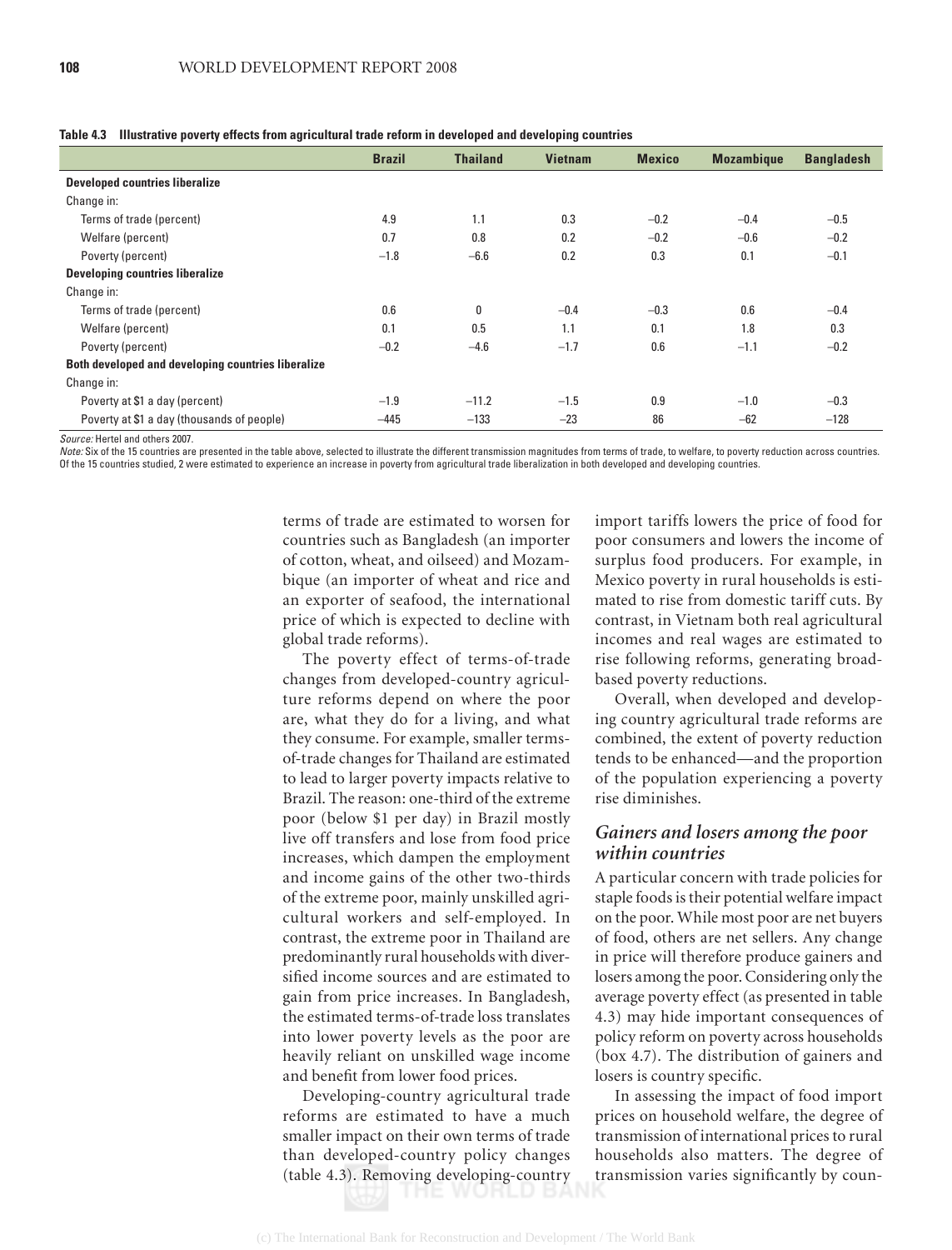# **BOX 4.7** *Net buyers and net sellers of food staples within a country*

The vulnerability of poor people to food price increases varies across countries (table below). In Bolivia and Ethiopia, the diet includes staples such as potatoes, sorghum, and teff that are not traded by these countries on international markets. As a result, poor people are less vulnerable to variation in prices of imported cereals. In the five other countries in the table, tradable products (rice, wheat, maize, and beans) represent between 40 percent and 64 percent of food expenditures. In Bangladesh, more than 50 percent of the poor are in rural landless households, and they spend 27 percent of their total budget on purchasing rice. Poor Bangladeshis are the most vulnerable to increases in rice prices. Only 8 percent of the poor are net sellers of food, so the aggregate welfare effect of a change in rice prices is dominated by its effect on net buyers. Zambia has few landless poor people but many smallholders who are net buyers, and they are affected by price changes of imported maize and wheat.

In contrast, Cambodia, Madagascar, and Vietnam have many smallholders who are

net sellers of food staples. As rice sales (and maize in Madagascar) represent a large share of household income in these countries—up to 70 percent in Madagascar—net sellers are sensitive to any changes in rice prices. Aggregate income gains to sellers from an increase in rice prices overwhelm the loss to buyers. Similarly, in Morocco 35 percent of poor rural households are net sellers and lose more in the aggregate than net buyers from cereal price declines.<sup>26</sup>

#### **A majority of the rural poor are not net sellers of tradable food staples.**

|                                                                                                                           | <b>Bolivia</b><br>2002 | <b>Ethiopia</b><br>2000 | <b>Bangladesh</b><br>2001 | Zambia<br>1998 | <b>Cambodia</b><br>1999 | <b>Madagascar</b><br>2001 | <b>Vietnam</b><br>1998 |  |
|---------------------------------------------------------------------------------------------------------------------------|------------------------|-------------------------|---------------------------|----------------|-------------------------|---------------------------|------------------------|--|
| Share of internationally traded staples<br>in food consumption of the poor $(\%)$                                         | 25.5                   | 24.1                    | 41.2                      | 40.4           | 56.3                    | 62.7                      | 64.4                   |  |
| <b>Distribution of poor (%)</b>                                                                                           |                        |                         |                           |                |                         |                           |                        |  |
| Urban (buyers)                                                                                                            | 50.9                   | 22.3                    | 14.9                      | 30.0           | 8.4                     | 17.9                      | 6.1                    |  |
| <b>Rural landless (buyers)</b>                                                                                            | 7.2                    |                         | 53.3                      | 7.4            | 11.5                    | 14.8                      | 5.8                    |  |
| <b>Smallholders net buyers</b>                                                                                            | 29.1                   | 30.1                    | 18.8                      | 28.8           | 25.8                    | 18.9                      | 35.1                   |  |
| Smallholders self-sufficient                                                                                              | 7.1                    | 39.5                    | 4.6                       | 20.8           | 18.0                    | 27.3                      | 19.4                   |  |
| <b>Smallholders net sellers</b>                                                                                           | 5.6                    | 8.0                     | 8.4                       | 13.0           | 36.3                    | 21.1                      | 33.6                   |  |
|                                                                                                                           | 100.0                  | 100.0                   | 100.0                     | 100.0          | 100.0                   | 100.0                     | 100.0                  |  |
| Share of net purchase/sale of staples by specific groups of the poor (% of the total expenditures of the specific groups) |                        |                         |                           |                |                         |                           |                        |  |
| Purchase per net urban buyer                                                                                              | 12.0                   | 9.4                     | 22.7                      | 11.5           | 5.9                     | 4.8                       | 13.1                   |  |
| Purchase per net rural buyer                                                                                              | 12.9                   | 28.4                    | 27.3                      | 18.9           | 20.8                    | 10.7                      | 19.9                   |  |
| Sales per net seller                                                                                                      | 37.6                   | 35.1                    | 39.7                      | 21.0           | 39.0                    | 70.3                      | 37.4                   |  |
| Share of net purchase/sale of staple aggregated across all the poor (% of the total expenditure of all poor)              |                        |                         |                           |                |                         |                           |                        |  |
| Purchase by all poor net buyers                                                                                           | 11.3                   | 10.2                    | 22.0                      | 10.3           | 8.1                     | 3.6                       | 8.8                    |  |
| Sales by all poor net sellers                                                                                             | 1.4                    | 2.8                     | 4.0                       | 2.3            | 14.4                    | 18.4                      | 12.5                   |  |

Source: Authors' calculations, based on data provided by Ataman Aksoy and Aylin Isik-Dikmelik, personal communication.

Note: Data are only for those people below the national poverty lines.

Tradable staples included are rice, wheat, maize, and beans. Excluded staples are cassava, potatoes, plantains, sorghum, and teff. — = not available.

try, affected by transaction costs and tradability within the country. For example, a recent study of eight developing countries indicates low price transmission to farmers in Colombia, Egypt, Ghana, Indonesia, and Madagascar. However, in Argentina, Chile, and Mexico about 60 percent of domestic price variability can be explained by world price changes.<sup>27</sup> Price changes at the household level determine the magnitude of welfare impacts.<sup>28</sup>

Beyond the first-order food price effects, trade liberalization affects the poor through the creation and loss of markets and through the employment and wage effects induced by the price changes.<sup>29</sup> In many countries, such as Mali and Burkina Faso, a large number of smallholders produce both food and export commodities and may benefit from trade liberalization, which would result in a rise in cereal and cotton prices. The ability of farmers to respond to new market opportunities depends on such nonprice factors as market infrastructure, institutions, and services. Broad-ranging trade reform in Vietnam in the early 1990s induced a large supply response and welfare

gain among poor farmers.<sup>30</sup>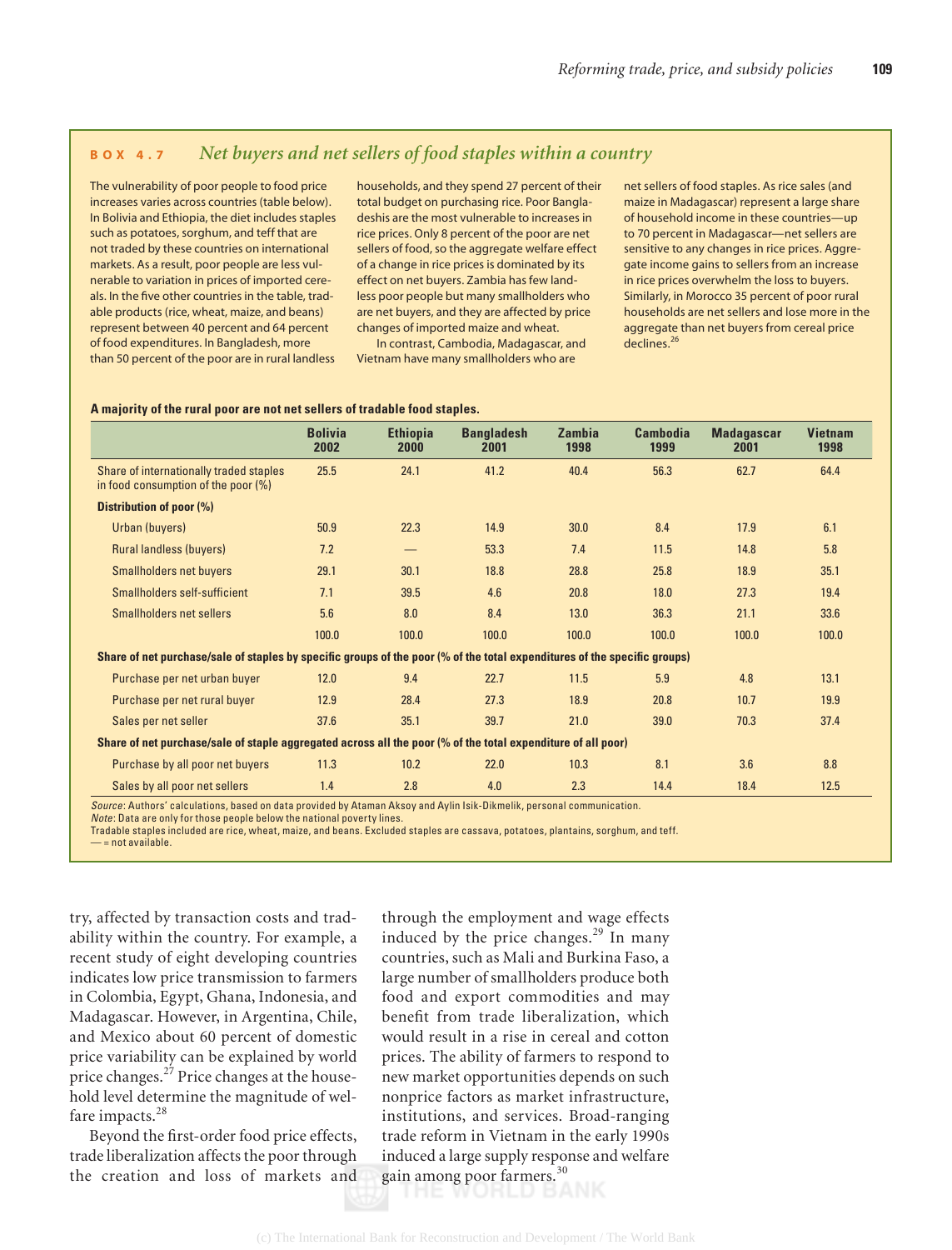Rising or falling prices of staples and other agricultural products can also induce changes in employment and wages. The direction and magnitude of these effects are case specific and depend on labor market conditions. In countries with a large share of a landless rural population working in agriculture for wages, as in South Asia, labor market impacts can be significant. A study of Bangladesh concluded that the average landless poor household loses from an increase in rice prices in the short run, but gains in the long run as wages rise over time.<sup>31</sup> An opposite result is obtained in Mexico, where the reforms of the 1990s induced a decline in unskilled wages and agricultural profits that offset the gain from lower prices of consumption goods. $32$ Decompositions of incomes in Vietnam, Bangladesh, and Uganda reveal that labor market effects are indeed important channels for trade reforms to affect welfare.<sup>33</sup>

# **Scope for achieving potential gains**

Advancing global trade liberalization is not easy, as demonstrated by the Uruguay and Doha Rounds of trade negotiations. Vested interests strongly defend many current policies and are reluctant to change. Most past policy reforms have come from unilateral reform efforts, which will continue to be important in the future, but multilateral and regional agreements remain important instruments to remove distortions in international and regional markets.<sup>34</sup>

# *Multilateral agreements: the Doha Round*

The Doha Development Round of trade negotiations provides an opportunity to realize at least part of the potential gains of full trade liberalization. While the potential gains from full trade liberalization as a share of GDP are larger for developing countries than for developed countries (table 4.2), the estimated impacts of a potential Doha agreement suggest the gains are smaller for developing countries.<sup>35</sup> Part of the reason: Doha places heavier emphasis on eliminating export subsidies and on cutting domestic subsidies than on reducing tariffs in both developed and developing countries. Tariff reduction is expected to have a greater impact on global welfare and poverty reduction than the removal of subsidies in developed countries, although both are important.<sup>36</sup> There are exceptions (for example, cotton) where reducing export subsidies are expected to have large impacts and where important gains from the Doha round can be made. $37$ 

The suspension of the Doha Round of trade negotiations between July 2006 and January 2007, and the fitful progress following the resumption of talks, raise important questions about the prospects for further reforms through multilateral agreements. There are several possible scenarios.

*A Doha Round agreement—content matters.* The best outcome would be an agreement on further reforms, particularly on agricultural products important to the poorest countries, such as cotton. The impact would depend on the following:

- The extent to which applied or actual tariffs are below their upper-bound rates agreed upon at the WTO. Current applied rates are generally below bound rates, requiring larger cuts in bound rates if applied rates are to be cut. Average bound tariffs are almost double applied rates in developed countries, and over two and a half times applied rates in developing countries.38
- The level of developed-country subsidy reduction for key export crops, such as cotton. As domestic support programs account for 89 percent of the global welfare costs of cotton trade policies, reducing these subsidies could be an important gain to developing countries, particularly the cotton-producing countries in Sub-Saharan Africa. Again, the limits agreed at WTO greatly exceed current support levels.
- The treatment of "sensitive products," which if not tightly constrained can undercut reform impacts. Developed countries are seeking smaller tariff and subsidy reductions for self-selected sensitive products than implied by a general formula approach. Estimates show that if only 1 percent of all tariff lines in the EU were exempt, the expected overall aver-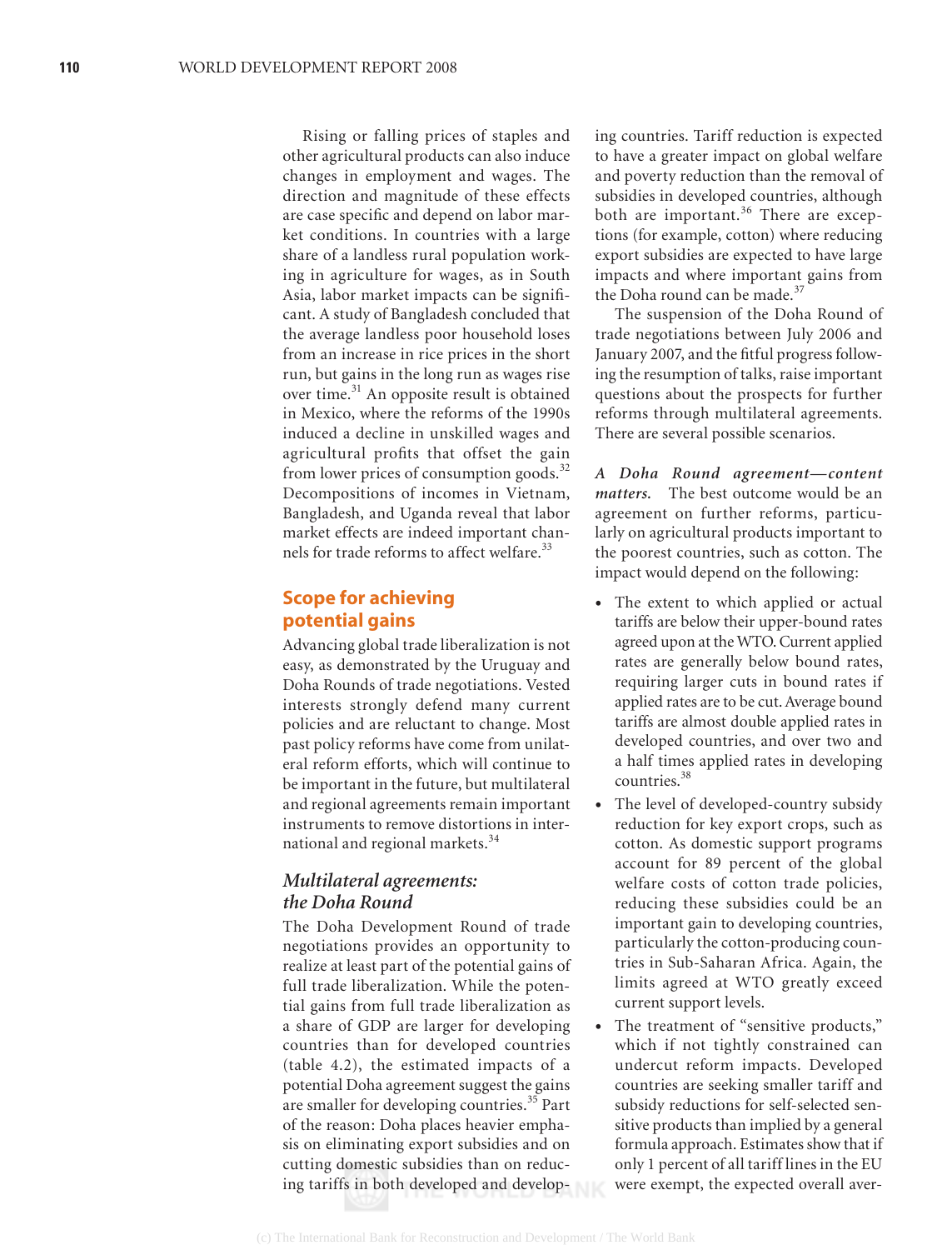age tariff reduction estimated under the Doha Round, with no exemptions, could halve.<sup>39</sup> The United States proposal is to limit sensitive products to 1 percent of all tariff lines, while the EU proposal is 8 percent.

- The treatment of "special products." Developing countries are seeking small or no tariff cuts on special products deemed important for food security, livelihood security, and rural development. The potential impact of any exemptions will likely be country specific. Net buyers of food, especially the very poor, will likely be hurt by tariffs on food staples that raise prices above what they would be without tariffs (box 4.7). Net sellers would benefit. Some developing countries exporting products that may be deemed "special" by other countries are concerned about the potential restrictions on developing-country market access for these products. These factors need to be considered in any agreements on special products. (See also the section on transitional support.)
- Special and differential treatment for developing countries. Developing countries are required to make smaller cuts in protection than developed countries under the current development round of trade negotiations (under special and differential treatment agreements). While developed-country agricultural trade reform will likely have a larger poverty impact on many countries than developing-country reforms, the latter can potentially reduce poverty more consistently across a large number of developing countries—both are important.<sup>40</sup>

Following the above, a Doha agreement would capture some of the benefits of full liberalization if that agreement lowers tariff bindings significantly below actual levels, reduces developed-country subsidies where they matter most for developing countries (such as for cotton), limits sensitive-product tariff lines, and reflects the net-buyer status of the poor in special-product agreements.

*Scenarios in the absence of an agreement.*  In the absence of a Doha Round trade agreement, developing countries would need to use bilateral and regional agreements to advance reforms. More bilateral and regional trade agreements on agriculture would be a less-efficient and morecostly outcome than further global reform, perhaps delaying and complicating it. But regional agreements can often be useful for addressing issues not on the multilateral agenda (see below).

The worst outcome of a Doha Round failure would be a spiraling back to global protection, including in developing countries, reversing past efficiency gains and impacts on poverty reduction. OECD subsidies are already inducing some developing countries to call for higher protection rates on a range of agricultural products (as at the 2006 Food Security Summit for Sub-Saharan Africa).

#### *Regional trade agreements*

As trade among developing countries is a growing share of their overall trade, improving developing-country access to developing-country markets can have a significant effects.

Regional agreements can address regional collective action issues that are not on the agenda in multilateral trade discussions. For example, regional agreements can reduce political tension and take advantage of economies of scale in infrastructure provision. Greater regional integration and opening regional markets can be important in regions with many small countries (Sub-Saharan Africa, for example).<sup>41</sup>

More than a third of global trade is between countries that have some form of reciprocal regional trade agreement.<sup>42</sup> These agreements have usually been easier to reach than multilateral agreements, with fewer participants involved, and they usually extend beyond tariff reductions to reduce impediments associated with border crossings, regulations, and standards. Not all such agreements create new trade and investment—some instead divert them. (For example, countries with high external border protection may actually reduce members' trade overall, even through trade within the group increases.)

African countries have four regional trade agreements on average, and Latin American countries have seven, adding to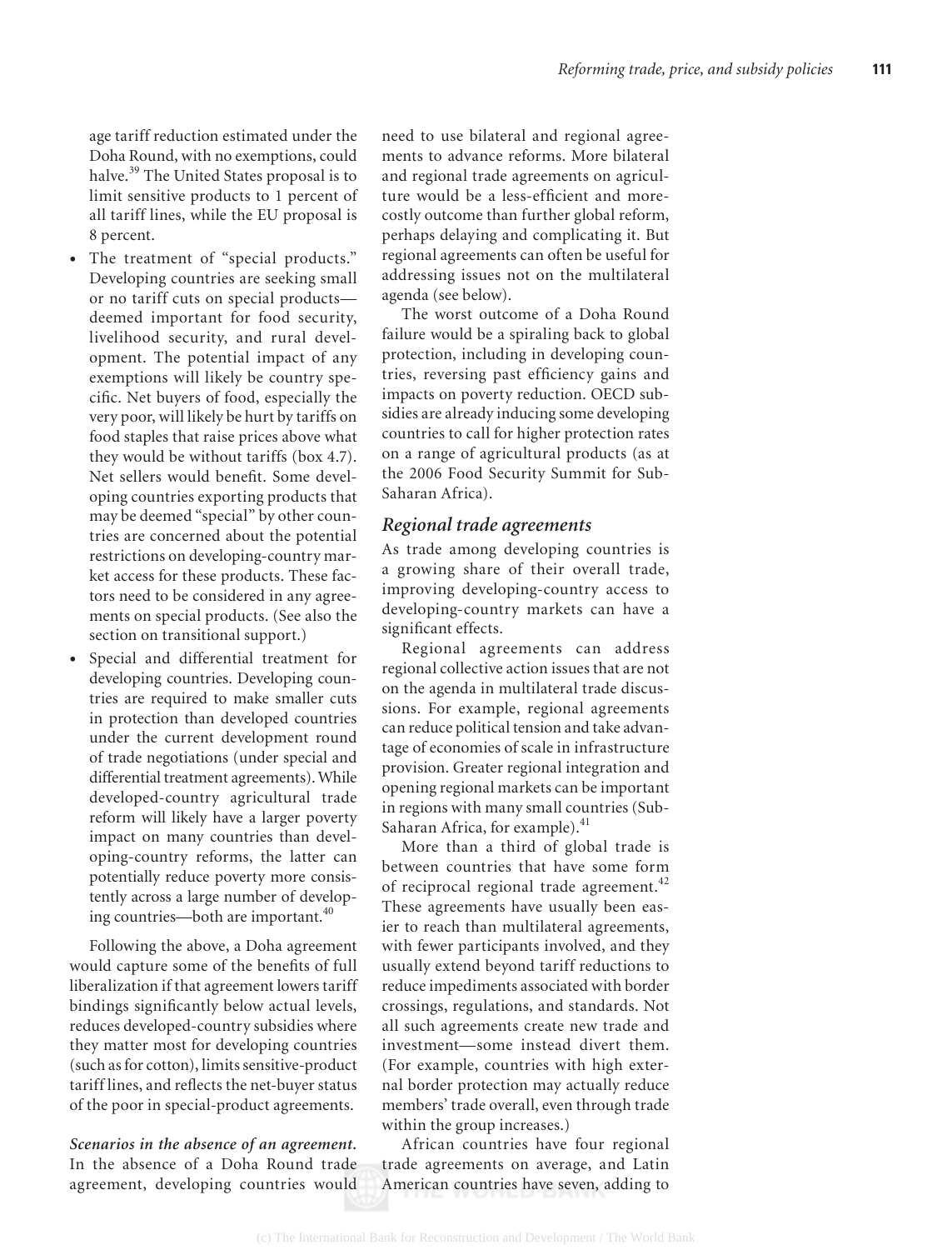the complexity of trade. A recent World Bank review of regional agreements concluded that agreements most likely to increase national incomes are those with low external "most-favored nation" tariffs, few sectoral and product exemptions, nonrestrictive rule-of-origin tests, measures to facilitate trade, rules governing investment and intellectual property that are appropriate to the development context, and implementation schedules put into effect on time.<sup>43</sup> Implementation has proven difficult in many countries: volumes of formal documents legalize free movement of goods and people across borders, but implementation remains weak. Efforts are needed to ensure policy harmonization, reduce nontariff barriers, reduce border formalities and corruption, address problems of currency transfers, and capitalize on economies of scale in infrastructure.

#### **Transitional support**

Transitional support may be needed to facilitate further reforms and sector adjustment. Important issues are the role of transitional protection, the ability to shift to alternative forms of revenue, and the needed public spending to support transitions.

## *Arguments for and against protection of food staples in developing countries*

*OECD policies.* There have been recent calls by some developing countries for interim import protection in response to current OECD trade policies. The arguments are that OECD protection reduces international prices below the long-term trend, which harms the competitiveness of import-competing food sectors and leads to the decapitalization of agriculture and to rural-urban migration. Therefore, it is argued, import protection is justified to maintain the domestic industry.

But there are several counterarguments. The average distortion in world prices from trade policies is about 5 percent for food staples, as discussed elsewhere in this chapter. This long-term effect is small relative to recent price changes, as reflected by the more than 50-percent world maize price increase over the last two years. Moreover, because of infrastructure and transport costs, the transmission of world food staple prices to domestic producers is very imperfect, especially in agriculture-based countries.44 In fact, most food staples in most agriculture-based countries are not traded internationally, but only locally and in the region (see focus C). So the overall effect of trade distortions on farm incomes of food staple producers in the poorer developing countries is likely to be small.

In the case of a tradable food staple with high price transmission, a case for protection could be made for modest, short-term protection where there is a high likelihood of reduced protection in world markets in the short to medium term that would cause world prices to rise, and where the domestic industry would be clearly competitive with undistorted prices. But even in these cases, protection would be modest (that is, of a magnitude close to the expected rise in world prices, which for cereal products is about 5–10 percent). The political difficulties of adjusting policy once the trade distortion is removed must be considered. Consequently, credible exit strategies should be specified if protection is introduced.

*Food security.* Aside from arguments about distorted world prices, the case is sometimes made for protecting domestic food staple industries in the name of food security. This should be considered with caution. First, consumers bear the cost of protection, particularly poor consumers who spend a high share of income on food staples, and many rural poor are net food buyers in many countries (see box 4.7). Second, poverty and insufficient purchasing power rather than lack of food supply is usually the main cause of food insecurity, although there are important exceptions in the agriculture-based countries (focus C). For example, in 2004 Indonesia enacted a temporary import ban on rice—which has now become permanent—to increase domestic production. Two-thirds of the poor are net consumers of rice and are hurt by the rice price increases induced by the ban. The impacts of the ban have been identified as the main cause of the increase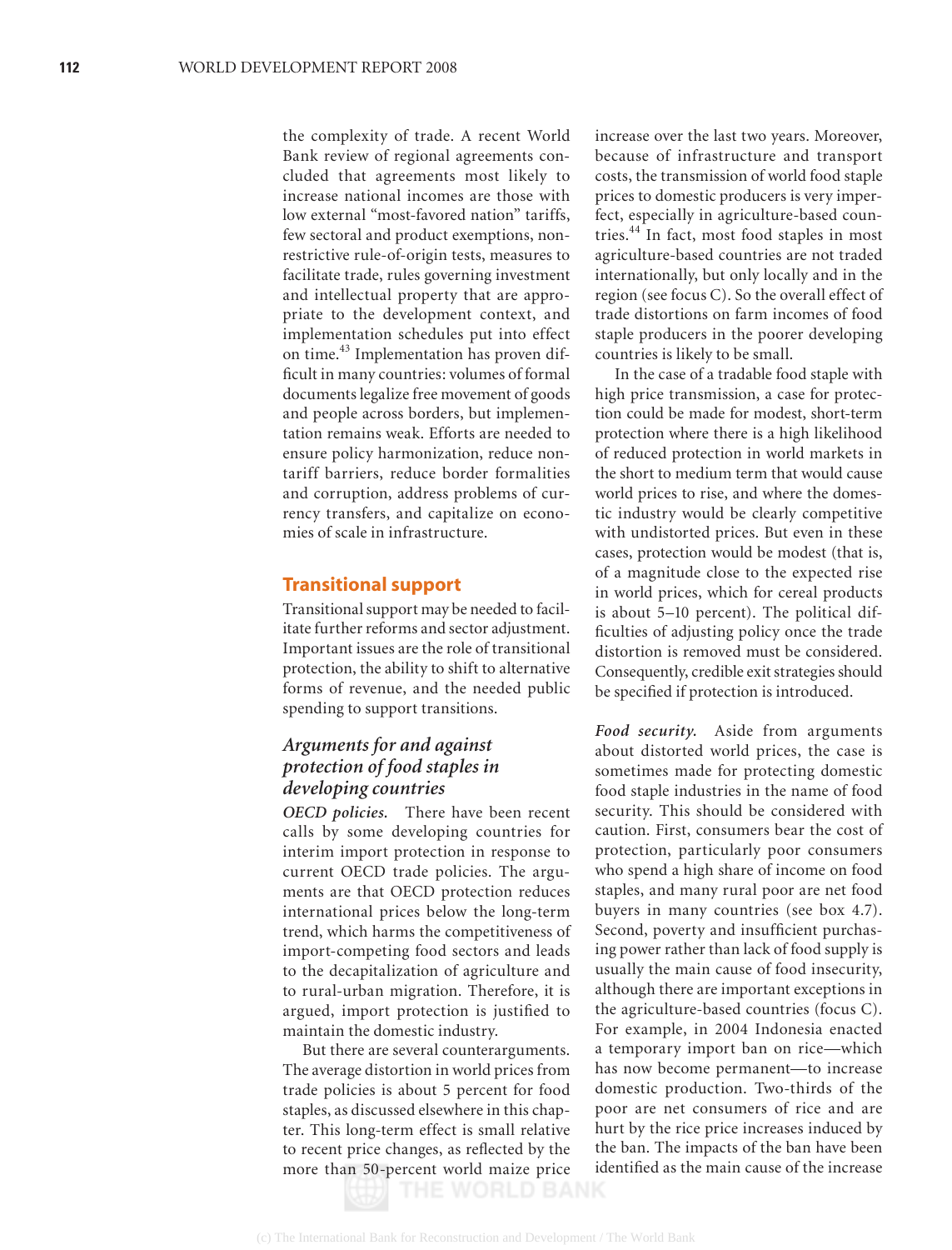in poverty headcount from 16 percent in 2005 to 18 percent in 2006.<sup>45</sup>

If an industry is already protected, rapid liberalization for a sector that is a large and tradable part of the economy can generate significant unemployment and hardship in the short term, especially for the poor, who lack the assets or knowledge to take advantage of new opportunities.<sup>46</sup> In this case, it is imperative to include transitional support for vulnerable groups to ensure that they benefit from growth, and to sustain political support for trade reform (see below). For those with productive assets, this transitional support should be provided not only for income support (as in PROCAMPO in Mexico), but also to facilitate transition to competitive activities.

*Safeguard policies.* Governments that require a safety net to increase their comfort level when they liberalize markets and reduce applied tariffs, may consider price bands to reduce exposure to world price variability, if such safeguard policies are allowed in the new round of WTO negotiations. Price floors implemented through a temporary increase in the import levy may help to prevent extreme hardship to producers in years when world prices are extremely low. Similarly, temporary reductions in tariffs could be implemented when world prices are very high. (It must be recognized, however, that the ability of this mechanism to significantly reduce upward price volatility is limited, unless there is significant initial tariff protection, which is not likely to be either efficient or equitable.) To minimize the economic costs of any such variable levy schemes, and to ensure that they do not become permanent increases in protection, it is important to have clearly defined rules for safeguard interventions that cannot be captured by vested interests, and that temporary tariff increases are infrequent and of short duration.<sup>47</sup> To date, there are few, if any, successful examples of using such safeguards and some examples in which they clearly did not work well.

In sum, trade policy on food staples must recognize that protection of domestic production is often not pro-poor. Nor is protection as efficient in helping farmers as alternative policies such as increasing access to assets and productivity-enhancing investments in research, education, extension, and rural infrastructure. But in recognition of the political sensitivity of these markets and country specificity of trade policy impacts, providing flexibility within trade rules makes sense if it is done in a way that encourages the shift to market liberalization.

# *Transitioning to alternative forms of taxation*

Further reducing the protection of imports and the taxation of agricultural commodity exports can pose a fiscal dilemma for many agriculture-based countries that depend on these revenues for public investment. In Sub-Saharan Africa, trade taxes account for about a quarter of all government revenues; in the developing countries of Asia and the Pacific, they account for about 15 percent.<sup>48</sup> Agriculture remains the dominant sector in most agriculture-based countries and so will have to continue to contribute to national and local government revenues consistent with their current level of economic development. Four key principles to guide agricultural taxation, highlighted in a previous analysis of Africa, remain valid:<sup>49</sup> they should be nondiscriminatory, minimize efficiency losses, and consider the effectiveness of fiscal capture and capacity to implement.

Agriculture should not be taxed at a higher rate than other sectors, and agricultural taxes should be integrated with general value added, profit, and income taxes. Output and input taxes should be minimized. Land taxes can minimize efficiency losses and induce production, although these do not generally exist in agriculture-based countries. Output taxes can be replaced by consumption taxes (sales or value added taxes) in countries with the administrative capacity to implement them.<sup>50</sup> Capacity to implement new systems will have to be built over many years. In the interim, it may be necessary to rely partly on commodity and input taxes for revenue.

Recent evidence shows a mixed picture in shifting to alternative sources of revenue but provides some lessons on how to deal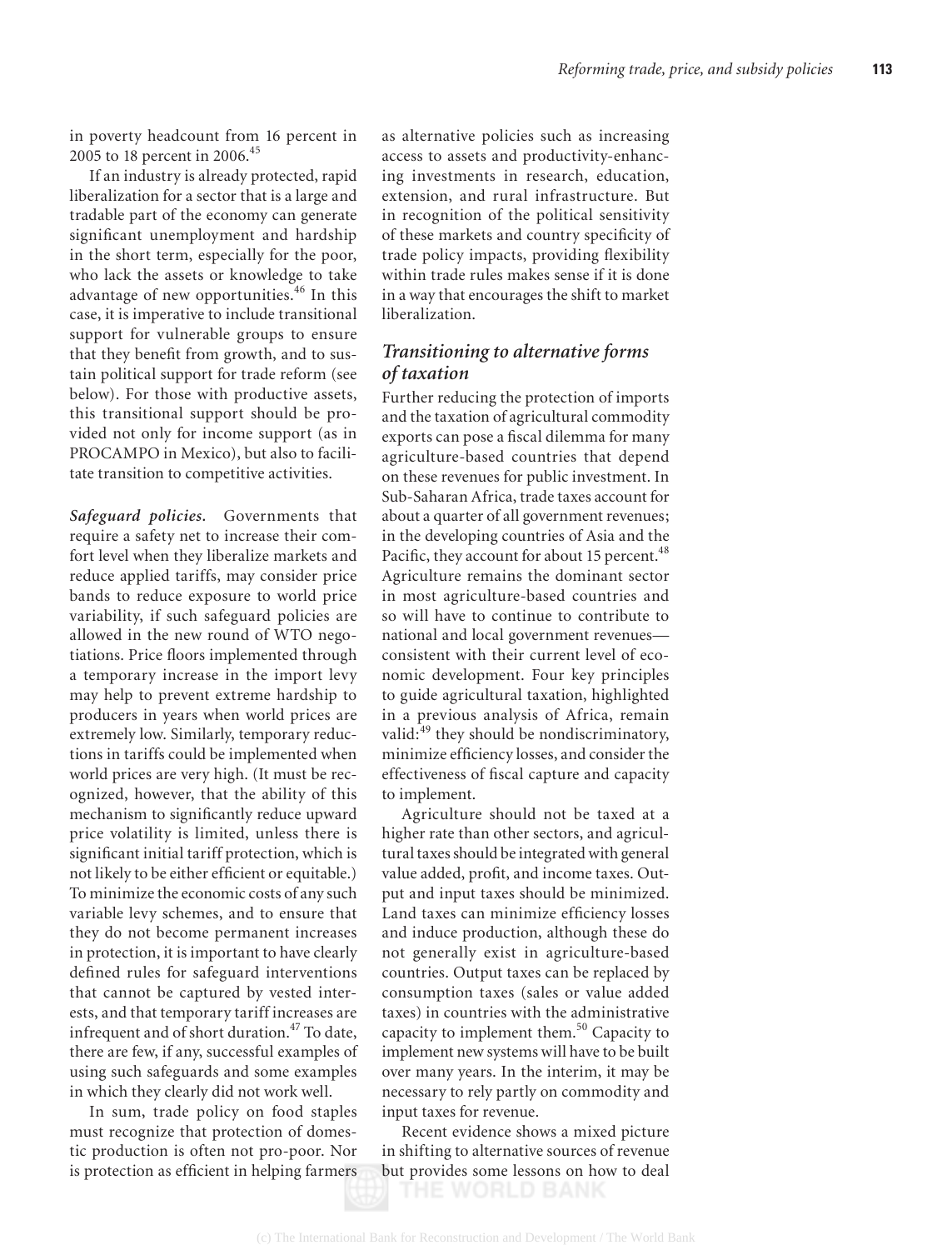with trade revenue losses. Developed countries have recovered all revenue lost from previous trade reforms. Middle-income countries have recovered 45–60 cents of each dollar of lost revenue. Low-income countries have recovered only 30 cents of each dollar of lost revenue. Experience across low-income countries varies widely. Malawi, Uganda, and Senegal have managed to recover most revenue losses. What makes this possible? Efforts to broaden tax bases by reducing exemptions, simplifying rate structures, and improving revenue administration can help, as can excise and broad-based value added taxes on consumption.<sup>51</sup> By contrast, value added systems with multiple rates and exemptions and weak administrative capacity have led to low recovery. Trade reform may need to be sequenced with complementary domestic tax reforms and significant improvements in the quality of agricultural public spending.

## *Policies and public spending to support transitions*

Too often trade liberalization is discussed without considering the important role of complementary policies and programs to facilitate transitions and support the losers. Complementary policies include public investment and other policies that will facilitate response to the new market signals for long-term growth (discussed in the next section). It is necessary to recognize the heterogeneity in the groups adversely affected, examine their distinguishing demographic and geographic characteristics, and analyze the magnitude of the losses and potential gains. Transitional support may include the following:

- *Grants to facilitate production shifts.* An example is the Turkey program to reduce agricultural subsidies. Per-hectare grants were paid to farmers to facilitate their transition out of tobacco and hazelnut production and into more efficient alternatives such as maize, soybean, sunflower, and vegetables. Complementary support was provided to improve the efficiency of the cooperative marketing channels.<sup>52</sup>
- *Cash transfers and social safety nets*. To sustain the extreme poor and to support

needed adjustments, the government may have to make cash payments and provide social safety nets, as in Mexico through the PROCAMPO program (see box 4.5).<sup>53</sup> However, cash transfers to compensate for losses are insufficient to induce supply response. Targeted investments, such as infrastructure investments and extension services, are needed to improve productivity or education and to facilitate transition (see next section). $54$ 

The challenge is to ensure an adequate balance among the complementary income support for transitions and core public programs to spur long-term agricultural growth and poverty reduction. The risks of falling into protection and subsidy traps induced by a dominant focus on transitional support at the expense of long-term growth are high. Governance problems that may limit the capacity to implement these programs must also be addressed (chapter 11).

# **Public investment for long-term development**

The magnitude of smallholder supply response to trade and price policy reforms depends on, among other factors, rural infrastructure (irrigation, roads, transport, power, and telecommunications), markets, rural finance, and research.<sup>55</sup> Where these are deficient, complementary investments will be necessary to take advantage of trade reforms. Similarly, if these nonprice factors are in place but domestic macroeconomic and sectoral policies depress incentives to produce, the supply response may be limited. In many countries, particularly the agriculture-based ones, these nonprice factors are undeveloped and need significant investment, particularly in market infrastructure, institutions, research and extension, and natural resource management. Over the long term, these investments are likely to be more important than trade reforms in using agriculture for development. Details of investment priorities will be the topics of subsequent chapters.

Public spending has often been diverted from these needed long-term investments to agricultural subsidies. Subsidies are usually economically inefficient and often promote wasteful use of resources at a high cost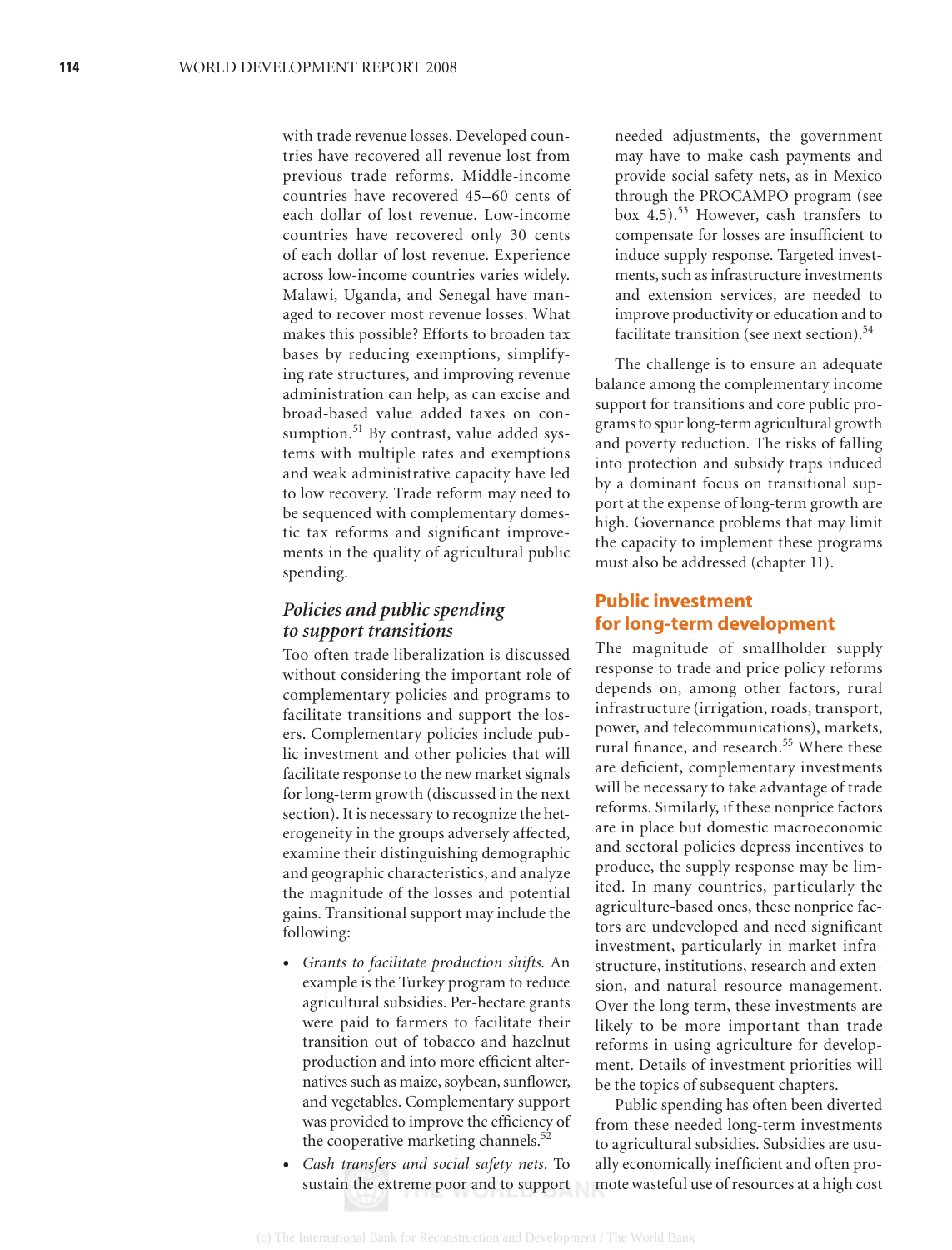to farmers in terms of foregone growth and incomes. Where long-term capital investments have been made, too few resources are allocated to operations and maintenance to ensure the sustainability of these investments.

Agricultural subsidies are defined here as payments from the public budget for essentially private goods such as agricultural inputs. Subsidies can help overcome temporary market failures (as part of a broader strategy), offset fixed costs of infrastructure, and reduce risk (chapter 6). But they have seldom been used for these purposes, have mostly benefited richer farmers, and are often difficult to remove once established—all leading to inefficient and inequitable resource use. Thus the quality of public spending—the efficiency of resource use—is often an even more important issue to address than its level.

#### *Ineffi ciency of current spending*

A large share of public spending has been used to provide private goods at high cost. Public expenditure reviews suggest that agricultural budget allocations to private goods are high: 37 percent in Argentina (2003), 43 percent in Indonesia (2006), 75 percent in India (2002), and 75 percent in Ukraine (2005). Transfers to parastatals and subsidies in Kenya in 2002/03 accounted for 26 percent of total government expenditures in agriculture, and in Zambia in 2003/04, about 80 percent of nonwage spending went to subsidies to farmers for fertilizer and maize prices.

Allocations to subsidies often divert funds from high-return investments in public goods. In Zambia only about 15 percent of the 2003/04 agricultural budget was spent on research, extension services, and rural infrastructure—investments that have shown high payoffs (chapter 7). Reallocating spending on private subsidies to public goods can increase growth.<sup>56</sup> However, although these subsidies are economically inefficient, they are often politically expedient. Improving the efficiency of resource use thus requires addressing the political economy pressures determining budget allocations (box 4.8).

In India, too, the trend has been to move away from public goods investments toward subsidies. Overall public expenditures on agriculture have remained at approximately 11 percent of agricultural GDP, while the share of subsidies for fertilizer and electricity (see box 4.8) and for support prices for cereals, water, and credit has steadily risen—at the expense of investments in public goods, such as research and development, irrigation, and rural roads. Agricultural spending is about 4 times greater on subsidies than on public goods (figure 4.9). Moreover, the returns on subsidies in India have declined.<sup>57</sup> These findings and the results from a related study suggest the potential for significant efficiency gains from reallocating public expenditures in agriculture in India.<sup>58</sup>

# *Reforms to improve the efficiency of rural public spending*

Understanding why public rural expenditures are allocated to unproductive interventions requires understanding the political economy of government policies. Institutional, demographic, and economic variables jointly shape the size and quality of public spending. One factor affecting quality is information. The lack of a formal program of expenditure evaluations—combined with a lack of access to public information on expenditures and their beneficiariesdilutes the effectiveness of any formal accountability mechanisms that might be provided by political checks and balances, a free press, or well-intentioned civil society organizations. With such information gaps, public debates about public policies tend to be manipulated by special interest groups.





(c) The International Bank for Reconstruction and Development / The World Bank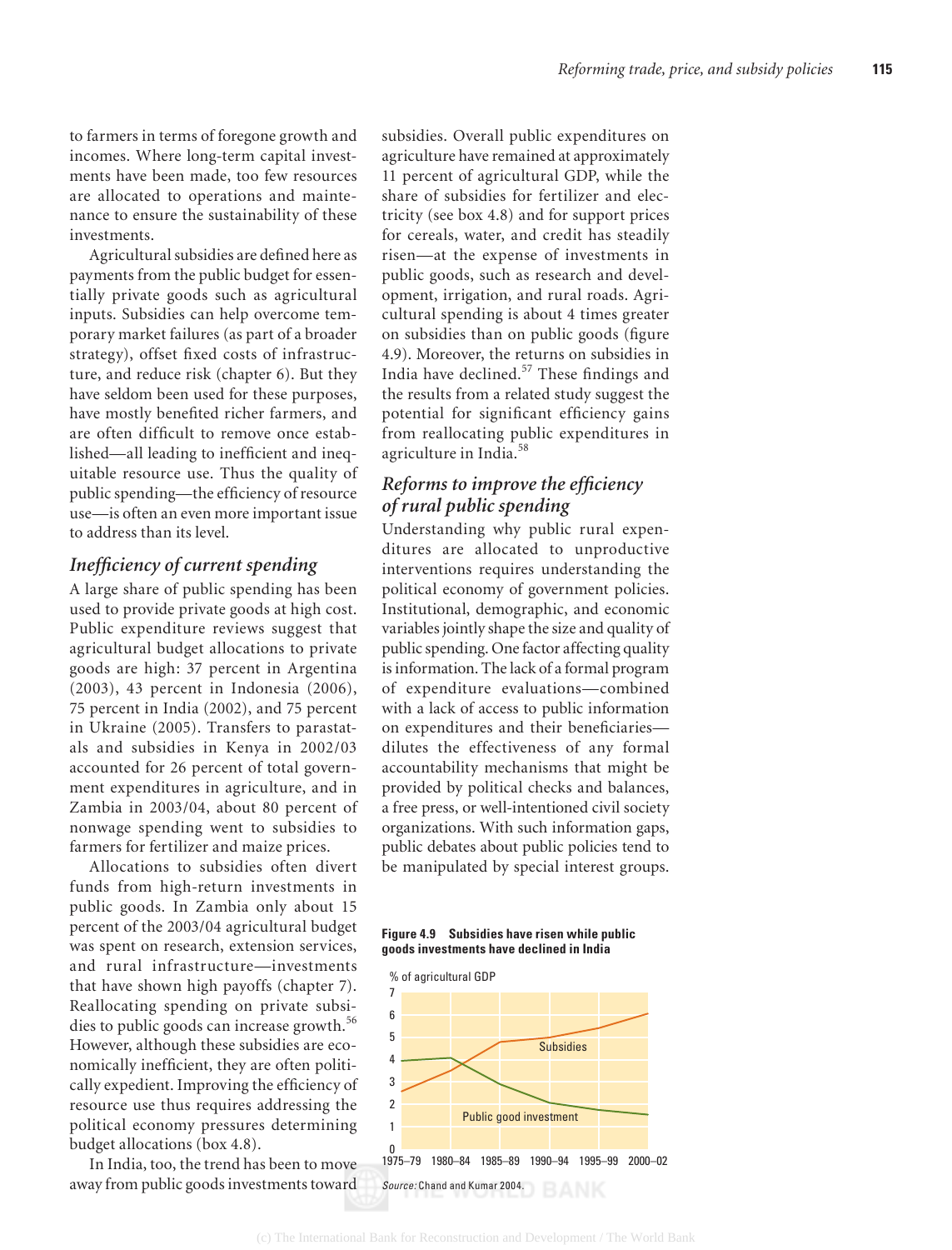#### **BOX 4.8** *Examples of subsidies in India and Zambia*

#### **Electricity subsidies to agriculture in India: can greater local accountability induce reforms?**

With 55–60 percent of India's irrigated land supplied by groundwater, electricity for tubewell pumps is an important input. Most state governments provide electricity to farmers at a subsidized flat rate—often for free. But the quality of service is poor because of erratic and limited supply and voltage fluctuations, which can result in crop losses from forgone irrigation and damaged pumping equipment.

The electricity subsidies to agriculture are also fiscally draining and environmentally damaging. In Punjab electricity subsidies to agriculture in 2002/03 were 7 percent of state expenditures. Together with other policies that promote water-intensive crops such as rice, the electricity subsidies contribute to the overexploitation of groundwater. About 60 percent of the state's groundwater resources are already overexploited, with extraction rates exceeding recharge rates—clearly not sustainable.

Increasing electricity prices and introducing metering are technically and economically sound, but they are not politically feasible, so far. Larger farmers obviously benefit more from the subsidy, and they have political influence, but there is more to these subsidies.

Their introduction followed massive farmer protests against electricity price increases in the 1980s. Now, their continuation responds to the increasing income disparity between the agricultural and nonagricultural sectors, worsened by India's relatively low agricultural growth rate. Making electricity free is a politically convenient instrument to transfer income to the agricultural sector. Unlike other policy instruments, it does not require implementation by the (often ineffective) public administration. Farmers who buy water from pump owners—a considerable proportion of farmers in most states—potentially benefit from the subsidy, too, which increases the attractiveness of this policy instrument for politicians who want to win state elections.

Addressing jointly the quality of electricity supply and its cost is a key element of reforming the subsidy policy. However, because of widespread power theft and losses, states lack the credibility to deliver better service in exchange for higher prices. One option would be to decentralize energy supply to local governments or community groups, relying on local accountability to improve electricity quality. Elite capture must still be prevented, but this community-oriented option has the potential to break the political impasse. This exemplifies a tradeoff between potential efficiency cost from the loss of economies of scale in decentralized generation, and not making any progress at all.

#### **Zambia fertilizer subsidies: no strong opposing coalitions**

About 5 percent of Zambia's national budget goes to agriculture. In fiscal 2005 more than half the agriculture budget was spent on the Fertilizer Support Program (37 percent) and crop marketing (for maize) under the Food Reserve Agency (15 percent). Only 3 percent of the budget went to irrigation development and other rural infrastructure, and 11 percent to operating costs, which included agricultural research and extension. Spending on agricultural research and development fell from about 1.2 percent of agricultural GDP in 1985 to about 0.5 percent in 2000.

Why is spending on fertilizer subsidies so high? There are no powerful groups that would benefit from its elimination, despite its being an economically unproductive use of public resources. This contrasts with early reforms in maize milling, where the private sector gained significantly from privatization and strongly supported the reform. Under the fertilizer program, traders often benefit.

A 2002/03 household survey showed that only 29 percent of farmers acquired fertilizer, 59 percent of them through private dealers and 36 percent through the government Fertilizer Support Program. Both groups had higher income and wealth and were close to tarmac roads and district centers. However, those receiving fertilizer through the government program were predominantly civil service employees, in a program intended to be targeted at the poor. Parliamentarians also benefited, sometimes informing groups of farmers that there was no need to repay loans on fertilizer received.

The economic costs of the program are high—both from lower spending in higherproductivity areas such as agricultural research, extension, and infrastructure, and from slower diversification away from maize production.

*Sources:* Beintema and others 2004; Birner, Sharma, and Palaniswamy 2006; Govereh and others 2006; Pletcher 2000;. World Bank 2003d.

Rigorous evaluations, their wide dissemination, and increasing transparency could reduce this information gap.

Special interest groups also influence patterns of public spending. In Latin America the share of rural subsidies provided by governments is higher where there is more income inequality.59 Economic sectors or groups of producers that control a large portion of national wealth also have the means to influence public policies to their benefit. If the ineffectiveness of public expenditures is a result of the influence of special interest groups, the solution might be to link budget implementation to participatory decision making in which poor rural households have a voice (chapter 11). This might work best for local expenditures where adminis-

trative decentralization accompanies political democratization.<sup>60</sup> Still, the challenge is to avoid elite capture, and so far the evidence on the effect of decentralization on corruption is mixed. $61$ 

#### **Conclusions**

Recent policy reforms have improved price incentives for agricultural producers in developing countries. Net agricultural taxation across these countries has, on average, declined sharply. Between 1980–84 and 2000–04, it declined from 28 percent to 10 percent in agriculture-based countries, from 15 percent to 4 percent in transforming countries, and from marginally negative to a net protection of 9 percent in the urban-